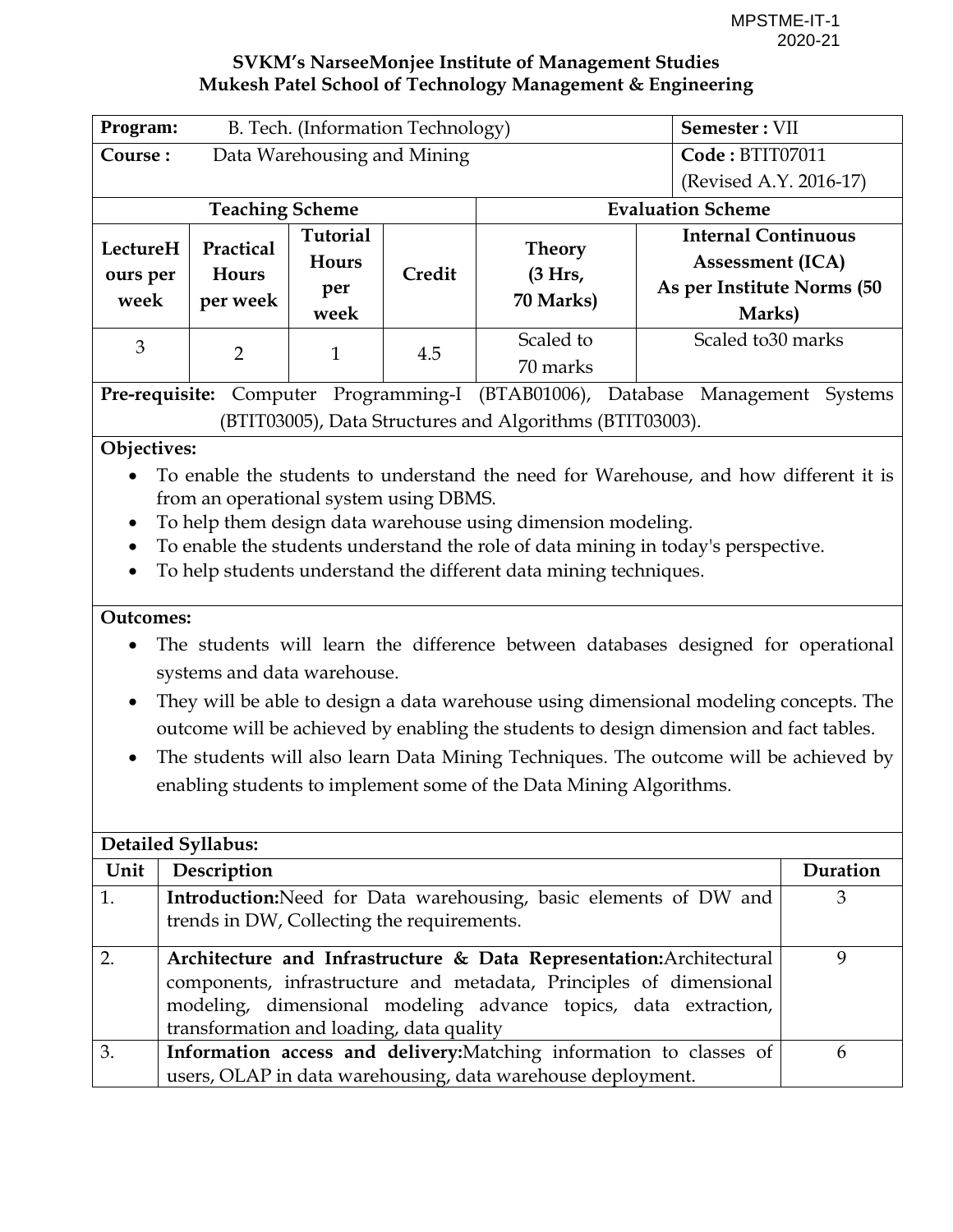| $\overline{4}$ .   | Introduction to Data Mining: Basics of data mining, related concepts,               | 5              |  |  |  |  |  |
|--------------------|-------------------------------------------------------------------------------------|----------------|--|--|--|--|--|
|                    | data mining techniques, Classification, clustering, association rules, KDD          |                |  |  |  |  |  |
|                    | Process.                                                                            |                |  |  |  |  |  |
| 5.                 | Classification: Issues in Classification, Statistical Based, Distance-Based,        | 8              |  |  |  |  |  |
|                    | Decision-Based, Neural Network-Based and Rule Based Algorithms                      |                |  |  |  |  |  |
| 6.                 | Clustering and Association Rules: Hierarchical and Partitional                      | 8              |  |  |  |  |  |
|                    | Algorithms. Clustering Large Databases, Basic Association Rule                      |                |  |  |  |  |  |
|                    | Algorithms                                                                          |                |  |  |  |  |  |
| 7.                 | Introduction to Web, Spatial and Temporal Mining                                    | $\overline{4}$ |  |  |  |  |  |
| 8.                 | Application and trends in data mining: Applications, systems products               | 2              |  |  |  |  |  |
|                    | and research prototypes, additional themes in data mining, trends in                |                |  |  |  |  |  |
|                    | data mining                                                                         |                |  |  |  |  |  |
|                    |                                                                                     |                |  |  |  |  |  |
|                    | <b>Total</b>                                                                        | 45             |  |  |  |  |  |
| <b>Text Books:</b> |                                                                                     |                |  |  |  |  |  |
|                    | 1. Margaret Dunham, "Data mining: Introductory and Advanced Topics", 1st Edition,   |                |  |  |  |  |  |
|                    | Pearson Education, 2008                                                             |                |  |  |  |  |  |
|                    | 2. PaulrajPonnian," Data warehousing Fundamentals: A Comprehensive Guide for IT     |                |  |  |  |  |  |
|                    | Professionals", John Wiley India Pvt. Ltd., 2006                                    |                |  |  |  |  |  |
|                    | <b>Reference Books:</b>                                                             |                |  |  |  |  |  |
| 1.                 | Jiawei Han and MichelineKamber, "Data Mining Concepts and Techniques", 2nd Edition, |                |  |  |  |  |  |
|                    | Morgan Kauffmann, 2006                                                              |                |  |  |  |  |  |

**Term Work:** As per Department and Institute norms for termwork.

**Signature** (Prepared by Concerned Faculty/HOD)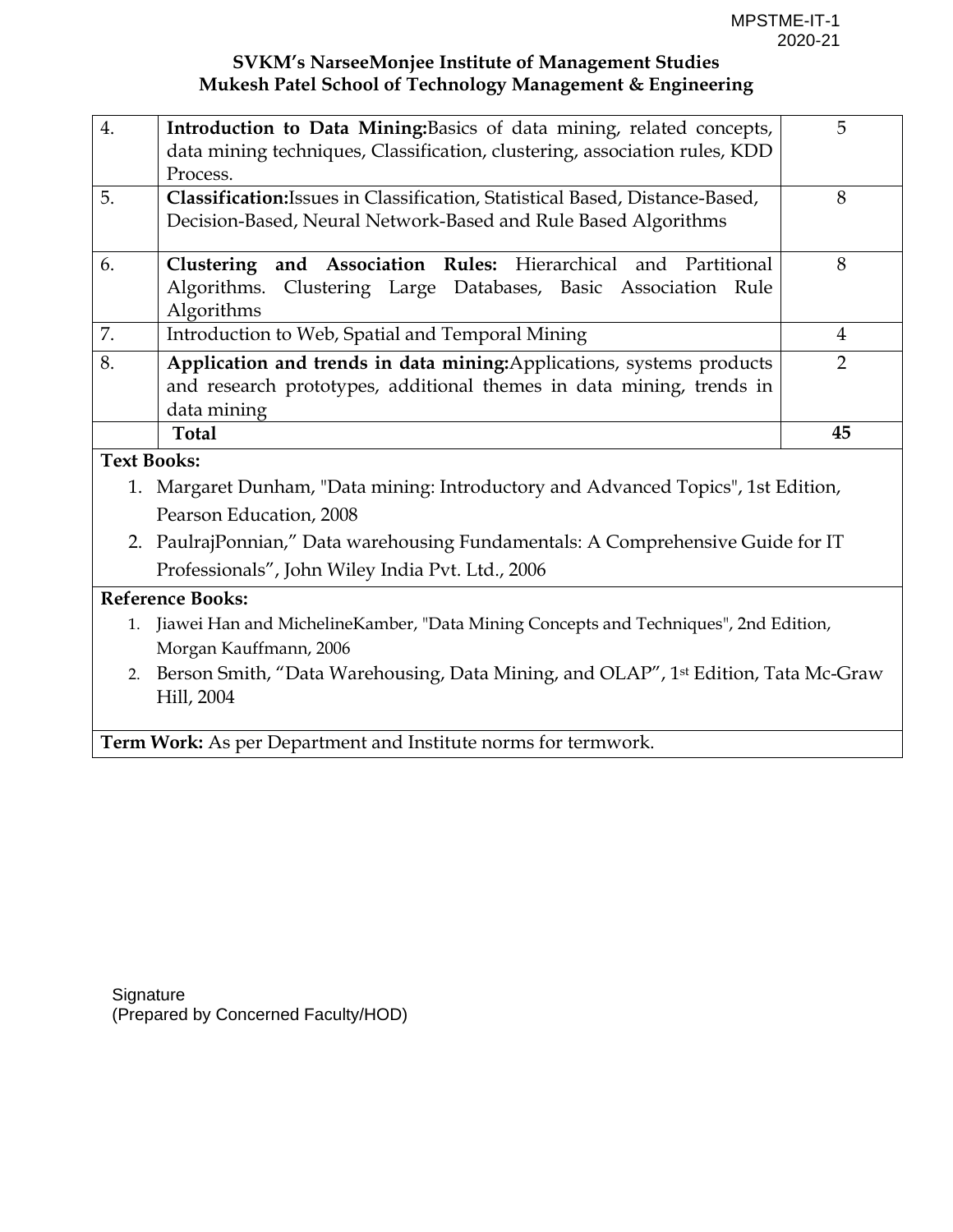| Program:                                                                                                                                                                                                                                                                                                                                                                                                                                                                                                                                                                                                                                                                                                                                                                                           | B. Tech. (Information) Technology                                                                                                                                                                          |                                      |                          | Semester: VII                                                                                                                                                                                     |                                                                                               |                |
|----------------------------------------------------------------------------------------------------------------------------------------------------------------------------------------------------------------------------------------------------------------------------------------------------------------------------------------------------------------------------------------------------------------------------------------------------------------------------------------------------------------------------------------------------------------------------------------------------------------------------------------------------------------------------------------------------------------------------------------------------------------------------------------------------|------------------------------------------------------------------------------------------------------------------------------------------------------------------------------------------------------------|--------------------------------------|--------------------------|---------------------------------------------------------------------------------------------------------------------------------------------------------------------------------------------------|-----------------------------------------------------------------------------------------------|----------------|
| Course:<br>Software Project Management                                                                                                                                                                                                                                                                                                                                                                                                                                                                                                                                                                                                                                                                                                                                                             |                                                                                                                                                                                                            |                                      | Code:                    | BTIT07002                                                                                                                                                                                         |                                                                                               |                |
| <b>Teaching Scheme</b>                                                                                                                                                                                                                                                                                                                                                                                                                                                                                                                                                                                                                                                                                                                                                                             |                                                                                                                                                                                                            |                                      | <b>Evaluation Scheme</b> |                                                                                                                                                                                                   |                                                                                               |                |
| Lecture<br><b>Hours</b><br>per<br>week                                                                                                                                                                                                                                                                                                                                                                                                                                                                                                                                                                                                                                                                                                                                                             | Practical<br>Hours<br>per week                                                                                                                                                                             | <b>Tutorial</b><br>Hours<br>per week | Credit                   | <b>Theory</b><br>(3 Hrs,<br>70 Marks)                                                                                                                                                             | <b>Internal Continuous</b><br><b>Assessment (ICA)</b><br>As per Institute Norms (50<br>Marks) |                |
| $\overline{2}$                                                                                                                                                                                                                                                                                                                                                                                                                                                                                                                                                                                                                                                                                                                                                                                     | $\overline{2}$                                                                                                                                                                                             | $\mathbf{1}$                         | 3.5                      | Scaled to<br>70 marks                                                                                                                                                                             | Scaled to 30 marks                                                                            |                |
|                                                                                                                                                                                                                                                                                                                                                                                                                                                                                                                                                                                                                                                                                                                                                                                                    | Pre-requisite: Software Engineering(BTIT05002)                                                                                                                                                             |                                      |                          |                                                                                                                                                                                                   |                                                                                               |                |
| Objectives<br>This course provides understanding of software project management principles. This course<br>provides in-depth understanding of initiating, controlling and termination of projects along with<br>case studies.<br><b>Outcomes:</b><br>After successfully completion of this course, students should be able to<br>Understand the Top down and Bottom Up approach in the design of a software project.<br>$\bullet$<br>Evaluate a project to provide accurate cost estimates and plan budgeting accordingly.<br>Apply risk management analysis techniques to find out the factors that put a project at risk<br>and to quantify the likely effect of risk on project timescales.<br>Demonstrate the need to develop the skills for tracking and controlling software<br>deliverables |                                                                                                                                                                                                            |                                      |                          |                                                                                                                                                                                                   |                                                                                               |                |
|                                                                                                                                                                                                                                                                                                                                                                                                                                                                                                                                                                                                                                                                                                                                                                                                    | <b>Detailed Syllabus:</b>                                                                                                                                                                                  |                                      |                          |                                                                                                                                                                                                   |                                                                                               |                |
| Unit                                                                                                                                                                                                                                                                                                                                                                                                                                                                                                                                                                                                                                                                                                                                                                                               | Description                                                                                                                                                                                                |                                      |                          |                                                                                                                                                                                                   |                                                                                               | Duration       |
| 1.                                                                                                                                                                                                                                                                                                                                                                                                                                                                                                                                                                                                                                                                                                                                                                                                 |                                                                                                                                                                                                            |                                      |                          | Introduction to Software Project Management: Problems with Software<br>Projects, Setting objectives, Stakeholders, requirement specification,<br>management control, overview of Project Planning |                                                                                               | $\overline{2}$ |
| 2.                                                                                                                                                                                                                                                                                                                                                                                                                                                                                                                                                                                                                                                                                                                                                                                                 | Project Planning: Integrated Project Planning, Work break down<br>structure, Top-Down and Bottom-up Planning Approach for developing<br>5<br>WBS, Scheduling, Time Estimating and Compressing the schedule |                                      |                          |                                                                                                                                                                                                   |                                                                                               |                |
| 3.                                                                                                                                                                                                                                                                                                                                                                                                                                                                                                                                                                                                                                                                                                                                                                                                 | <b>Limited Resources</b>                                                                                                                                                                                   |                                      |                          | Cost Estimating and Budgeting: Resource Planning, Cost Estimating,<br>Project Cost System, Budgeting Cost, Typical Problems, Impact of                                                            |                                                                                               | 5              |
| 4.                                                                                                                                                                                                                                                                                                                                                                                                                                                                                                                                                                                                                                                                                                                                                                                                 | schedule.                                                                                                                                                                                                  |                                      |                          | Risk Management: The nature of risk, types of risk, managing risk,<br>hazard analysis, risk planning and control, evaluating risks to the                                                         |                                                                                               | 5              |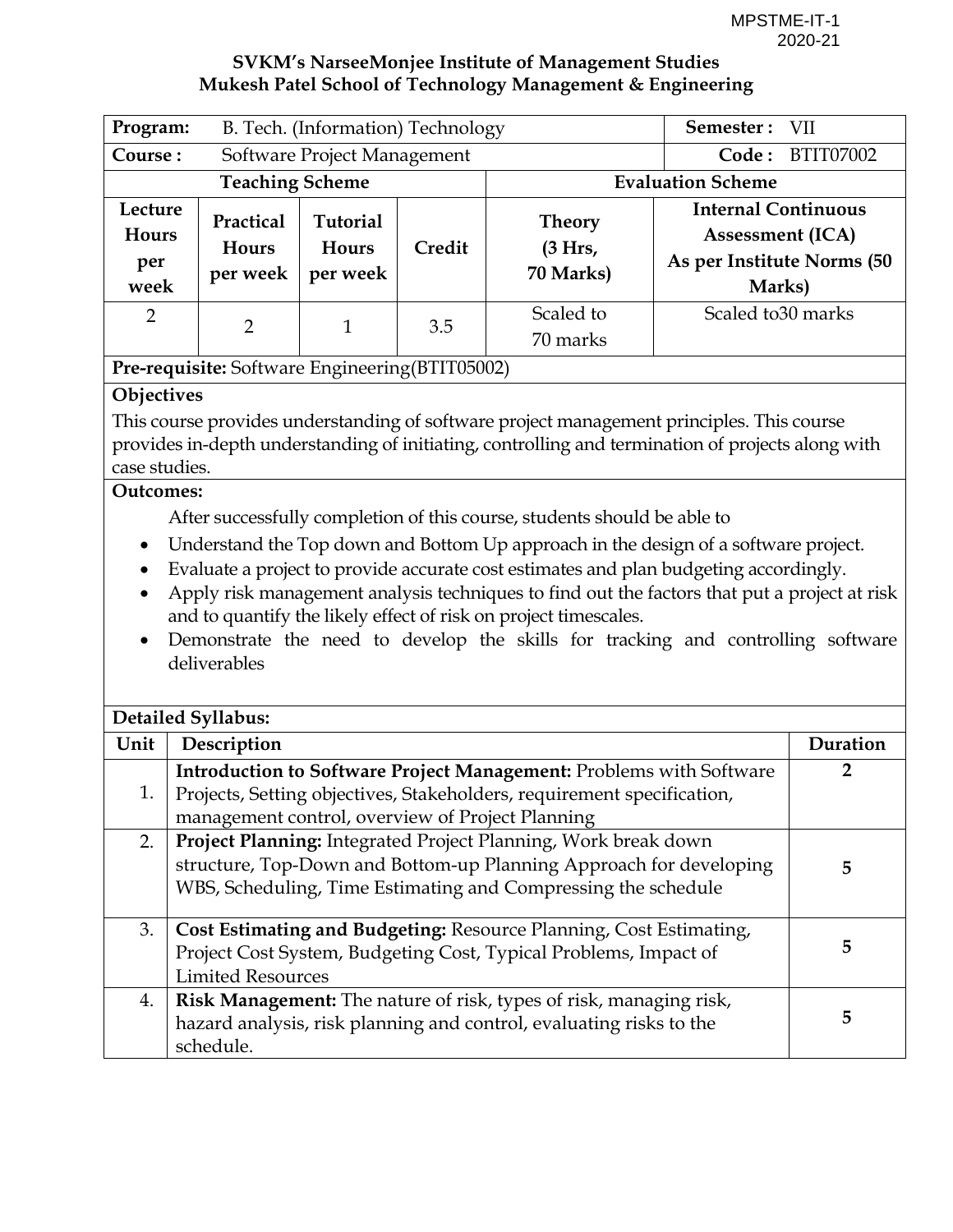| 5.                 | <b>Resource Allocation:</b> Nature of resources, resource requirements,                   |    |
|--------------------|-------------------------------------------------------------------------------------------|----|
|                    | scheduling resources, creating critical paths, counting the cost, cost                    | 4  |
|                    | schedules, the scheduling sequence                                                        |    |
| 6.                 | Monitoring and Control: Creating the framework, cost monitoring,                          | 4  |
|                    | prioritizing monitoring, change control.                                                  |    |
| 7.                 | Managing People and Organizing Team: Organizational Design for                            | 5  |
|                    | Delivering Projects, Building the Project Team, Organizing the Support                    |    |
|                    | Team                                                                                      |    |
|                    | <b>Total</b>                                                                              | 30 |
| <b>Text Books:</b> |                                                                                           |    |
|                    | 1. Milton D. Rosenau, Jr. & Gregory D. Githers, "Successful Project Management", 4th Ed., |    |
|                    | Wiley India Edition, 2006                                                                 |    |
|                    | 2. Bob Hughes and Mike Cotterell, "Software Project Management", Tata McGraw Hill, 3rd    |    |

Edition, 2004

#### **Reference Books:**

- 1. Kathy Schwalbe, "Project Management in IT", Cengage Learning, 2009
- 2. Clements, Gido, "Effective Project Management", Cengage Learning, 2011
- **3.** Jack R. Meredith, Samuel J Mantel Jr., "Project Management", 5th Edition, Wiley India, 2006

#### **Term Work:**

As per Department and Institute norms for termwork.

**Signature** (Prepared by Concerned Faculty/HOD)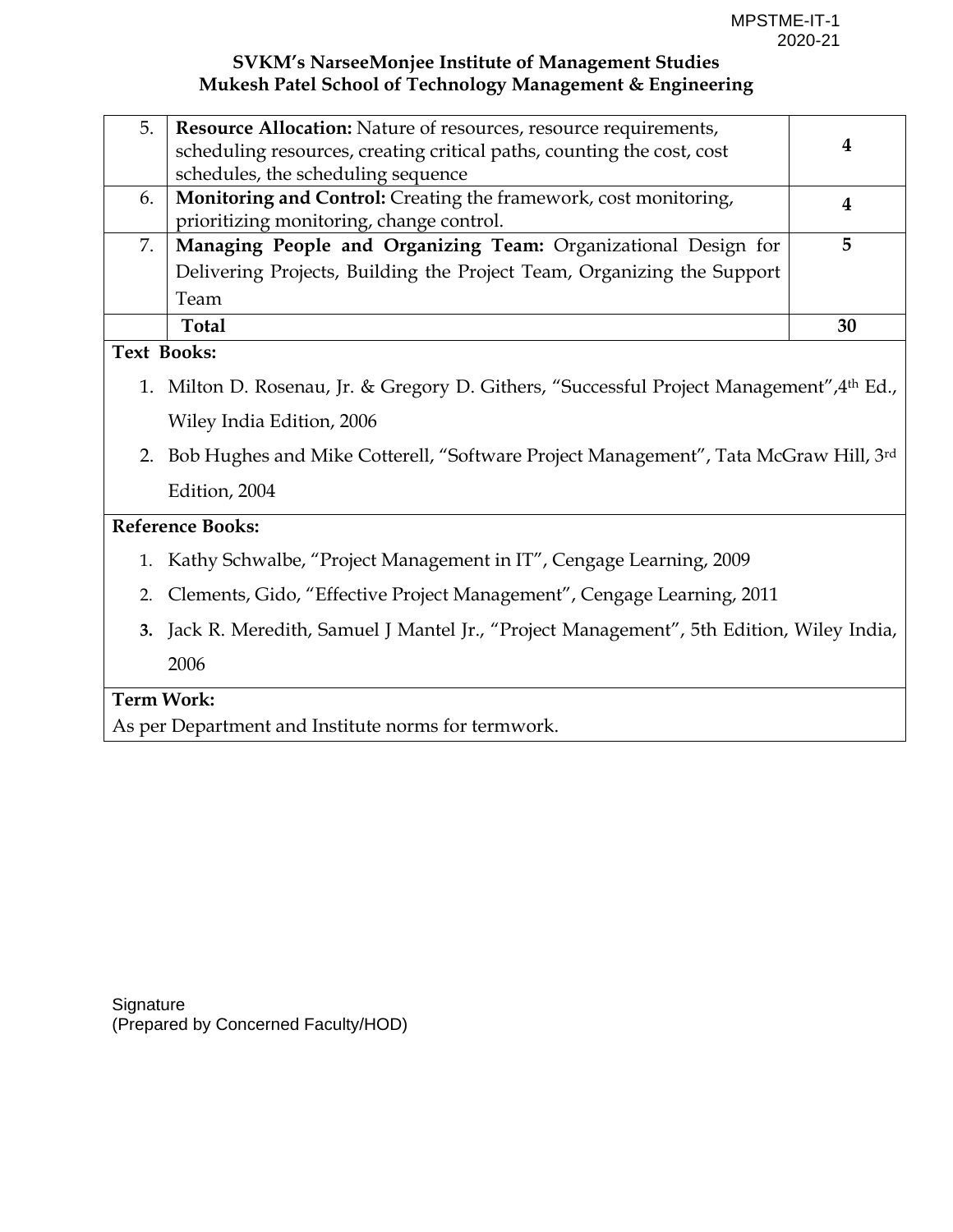| Program:                               | B. Tech. (Information Technology)                    |                               |                 | Semester: VII                                                                                   |                            |                      |  |
|----------------------------------------|------------------------------------------------------|-------------------------------|-----------------|-------------------------------------------------------------------------------------------------|----------------------------|----------------------|--|
|                                        |                                                      |                               |                 |                                                                                                 |                            | (AY 2015-16 onwards) |  |
| Course:<br><b>Information Security</b> |                                                      |                               | Code: BTIT07003 |                                                                                                 |                            |                      |  |
|                                        | <b>Teaching Scheme</b>                               |                               |                 |                                                                                                 | <b>Evaluation Scheme</b>   |                      |  |
| Lecture                                | Practical                                            | Tutorial                      |                 | <b>Theory</b>                                                                                   | <b>Internal Continuous</b> |                      |  |
| Hours                                  | Hours                                                | Hours                         | Credit          | (3 Hrs,                                                                                         | <b>Assessment (ICA)</b>    |                      |  |
| per                                    | per week                                             | per week                      |                 | 70 Marks)                                                                                       | As per Institute Norms     |                      |  |
| week                                   |                                                      |                               |                 |                                                                                                 | (50 Marks)                 |                      |  |
| 3                                      | $\overline{2}$                                       | $\boldsymbol{0}$              | $\overline{4}$  | Scaled to<br>70 marks                                                                           | Scaled to 30 marks         |                      |  |
|                                        |                                                      |                               |                 | Pre-requisite: Operating Systems (BTIT04004), Computer Networks (BTIT05005), Advance            |                            |                      |  |
|                                        |                                                      | Computer Networks (BTIT06004) |                 |                                                                                                 |                            |                      |  |
|                                        |                                                      |                               |                 | Objective: This course is an introduction to the field of Information Security. This course     |                            |                      |  |
|                                        |                                                      |                               |                 | presents a balance of the managerial and the technical aspects of the discipline and addresses  |                            |                      |  |
|                                        |                                                      |                               |                 | knowledge areas as specified in the CISSP (Certified Information Systems Security               |                            |                      |  |
|                                        |                                                      |                               |                 | Professional) certification. Students will learn about the threats to information and ways to   |                            |                      |  |
| overcome it.                           |                                                      |                               |                 |                                                                                                 |                            |                      |  |
|                                        |                                                      |                               |                 | <b>Outcomes:</b> After successfully completion of this course, students should be able to       |                            |                      |  |
| 1.                                     |                                                      |                               |                 | Analyze threats to information security and understand various countermeasures.                 |                            |                      |  |
| 2.                                     | Describe various security technologies and policies. |                               |                 |                                                                                                 |                            |                      |  |
| 3.                                     |                                                      |                               |                 | Compare and contrast symmetric and asymmetric key cryptography.                                 |                            |                      |  |
| 4.                                     | Understand various access control models.            |                               |                 |                                                                                                 |                            |                      |  |
| 5.                                     |                                                      |                               |                 | Understand Risk Management and Business Continuity Planning.                                    |                            |                      |  |
| 6.                                     |                                                      |                               |                 | Understand various legal and ethical issues related to cyber crime and computer                 |                            |                      |  |
|                                        | forensics.                                           |                               |                 |                                                                                                 |                            |                      |  |
|                                        | <b>Detailed Syllabus:</b>                            |                               |                 |                                                                                                 |                            |                      |  |
|                                        | Unit   Description                                   |                               |                 |                                                                                                 |                            | Duration             |  |
| 1.                                     | Introduction:                                        | Basic                         |                 | Components of Computer<br>Characteristics of Information, vulnerabilities, threats, Attacks and | $security(CHA)$ ,          | 5                    |  |
|                                        |                                                      |                               |                 | controls , goals of security, NSTISSC security model, Security System                           |                            |                      |  |
|                                        |                                                      |                               |                 | development life cycle, Computer criminals, Internet Standards and                              |                            |                      |  |
|                                        | RFC.                                                 |                               |                 |                                                                                                 |                            |                      |  |
| 2.                                     |                                                      |                               |                 | Design Principles: Various Security attacks, method of defense, Design                          |                            | 4                    |  |
|                                        |                                                      |                               |                 | Principles, Security policies, types of security policies                                       |                            |                      |  |
| 3.                                     |                                                      |                               |                 | Cryptography: Cryptography basics, transposition ciphers, substitution                          |                            | $\overline{7}$       |  |
|                                        |                                                      |                               |                 | ciphers, AES, Public key cryptography, streams and block ciphers, Key                           |                            |                      |  |
|                                        | Management, Digital Signature.                       |                               |                 |                                                                                                 |                            |                      |  |
| 4.                                     |                                                      |                               |                 | Program Security: Secure programs, Non malicious Program Errors,                                |                            | 4                    |  |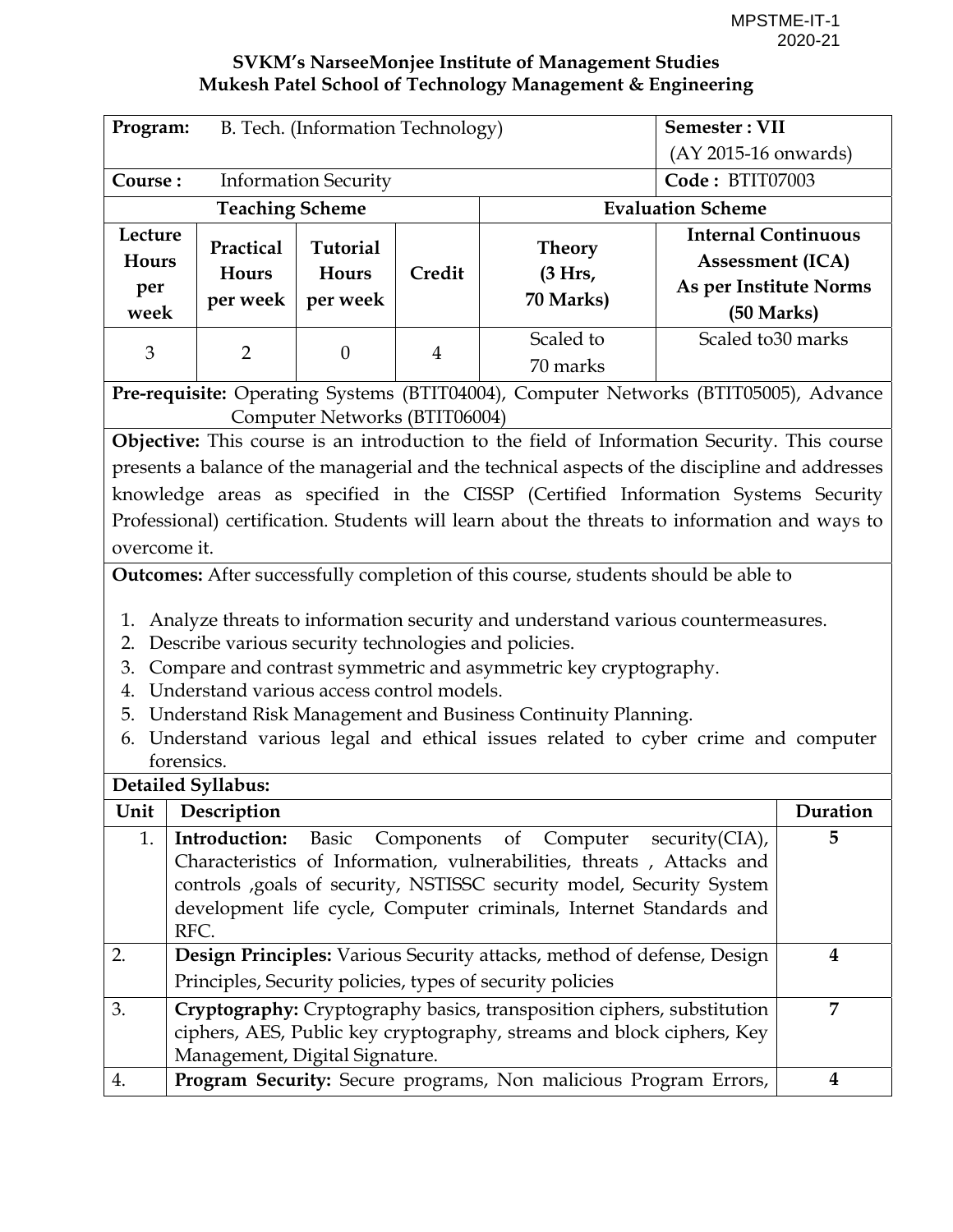|                    | Viruses and other malicious code, types of viruses, attack mechanism of                                                    |                |
|--------------------|----------------------------------------------------------------------------------------------------------------------------|----------------|
|                    | viruses, Targeted Malicious Code, Controls Against Program Threats.                                                        |                |
| 5.                 | Authentication: Authentication basics, Password, Challenge response,                                                       | $\overline{2}$ |
|                    | SSO, Two Factor Authentication, Biometrics                                                                                 |                |
| 6.                 | Access Control:, Access control principles, ACL, DAC, MAC, and Role                                                        | $\bf{4}$       |
|                    | based Access Control, Access control models, Kerberos                                                                      |                |
| 7.                 | Firewall, Kinds of Firewalls, Filtering Services, DMZ, Implementing                                                        | 5              |
|                    | policies (Default allow, Default Deny) on proxy, IDS, types of IDS,                                                        |                |
|                    | Virtual Private Network, SSH                                                                                               |                |
| 8.                 | Physical and Environmental Security: Introduction, Physical security                                                       | $\overline{2}$ |
|                    | Threats and measures                                                                                                       |                |
| 9.                 | <b>Risk Management and Business Continuity planning:</b>                                                                   | $\bf{4}$       |
|                    | Risk analysis, various terminologies associated with risk management,                                                      |                |
|                    | Risk assessment techniques, managing risk, steps for risk management,                                                      |                |
|                    | Business impact analysis, various terminologies associated with BIA,                                                       |                |
|                    | Different types of continuity planning, testing and revising the plan                                                      |                |
|                    |                                                                                                                            |                |
| 10.                | Laws, investigations and Ethics:                                                                                           | $\overline{3}$ |
|                    | Introduction, types of computer crimes, modus operandi, computer                                                           |                |
|                    | forensics, ethical issues in computer security.                                                                            |                |
| 11.                | Contemporary issues related to Information Security                                                                        | 5              |
|                    | <b>Total</b>                                                                                                               | 45             |
| <b>Text Books:</b> |                                                                                                                            |                |
| 1.                 | M. Whitman, H. Mattford, " Principles of Information Security", 4 <sup>th</sup> Ed. Cengage                                |                |
|                    | Learning, 2012                                                                                                             |                |
|                    | 2. M. Bishop, S.S. Venkatramanayya, "Introduction to Computer Security", Pearson<br>Education, 2009                        |                |
|                    | 3. C. Pfleeger, S. Pfleeger, "Security in Computing", 4th Ed. Pearson Education, 2009                                      |                |
|                    | <b>Reference Books:</b>                                                                                                    |                |
| 1.                 | Kahate, "Cryptography & Network Security", 3rd Ed., TMH, 2013                                                              |                |
|                    | 2. B. A. Forouzan, DebdeepMukhopadhya, "Cryptography & Network Security", 2nd Ed.,                                         |                |
|                    | TMH, 2010                                                                                                                  |                |
|                    | 3. Shah Deven," Mark Stamp's Information Security: Principles and Practices", Wiley India                                  |                |
|                    | Pvt Ltd, 2012                                                                                                              |                |
|                    | 4. W. Stalling, "Cryptography & Network Security Practice and Principles", 5 <sup>th</sup> Ed., Pearson<br>Education, 2011 |                |
|                    | 5. Brijendra Singh, "Network Security and Management", 3rd Ed. PHI, 2012                                                   |                |
|                    | Term Work: As per Department and Institute norms for termwork.                                                             |                |
|                    |                                                                                                                            |                |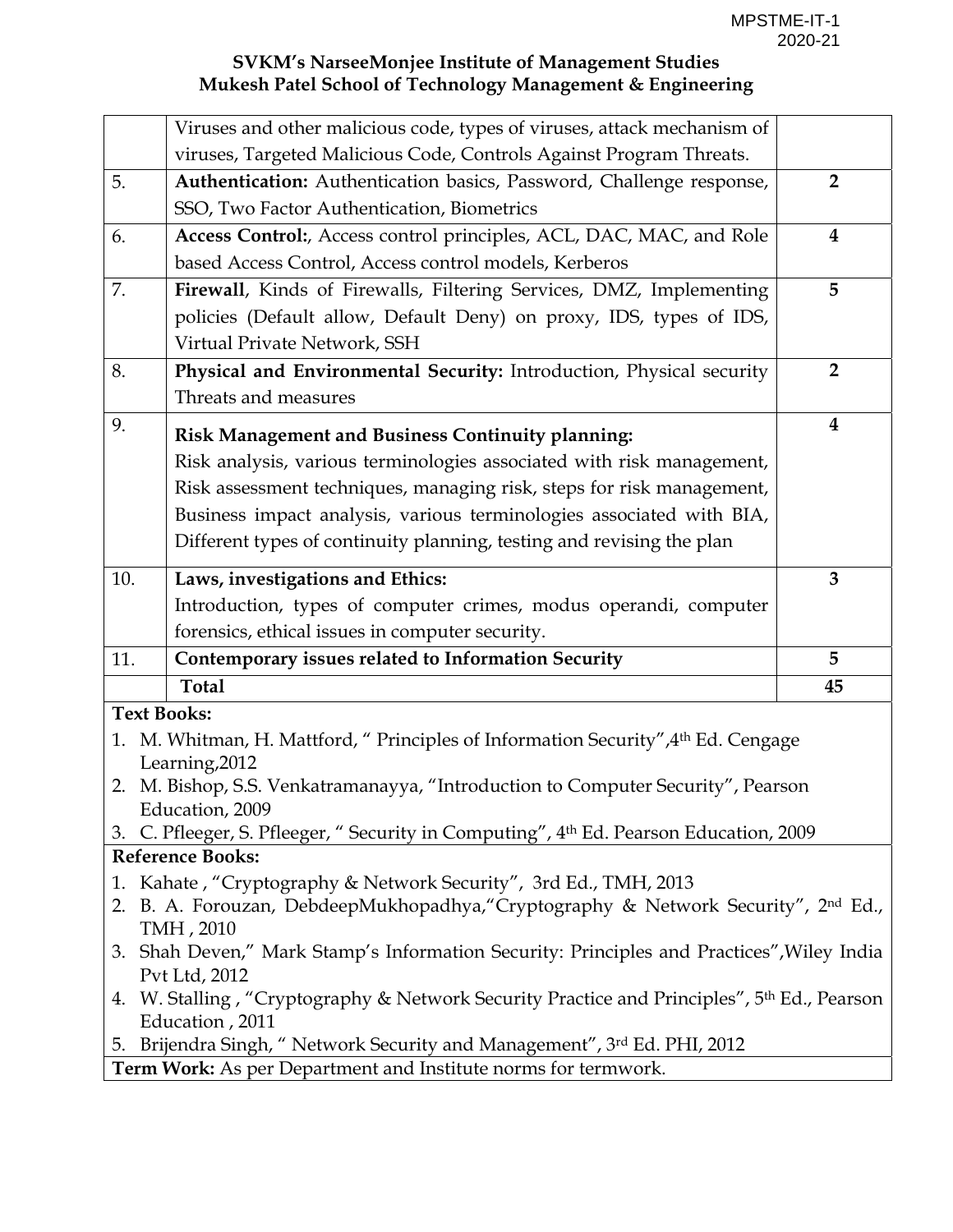| Program:                                                                                                                                                                                                                                                                                                                                                                                                                                                                                                                          |                                            | B. Tech. (Information Technology)    |                |                                                                                           |       | Semester: VII                                                                                  |  |
|-----------------------------------------------------------------------------------------------------------------------------------------------------------------------------------------------------------------------------------------------------------------------------------------------------------------------------------------------------------------------------------------------------------------------------------------------------------------------------------------------------------------------------------|--------------------------------------------|--------------------------------------|----------------|-------------------------------------------------------------------------------------------|-------|------------------------------------------------------------------------------------------------|--|
| Course:                                                                                                                                                                                                                                                                                                                                                                                                                                                                                                                           | Project - I                                |                                      |                |                                                                                           | Code: | BTIT07004                                                                                      |  |
|                                                                                                                                                                                                                                                                                                                                                                                                                                                                                                                                   | <b>Teaching Scheme</b>                     |                                      |                |                                                                                           |       | <b>Evaluation Scheme</b>                                                                       |  |
| Lecture<br>Hours<br>per<br>week                                                                                                                                                                                                                                                                                                                                                                                                                                                                                                   | Practical<br>Hours<br>per week             | <b>Tutorial</b><br>Hours<br>per week | Credit         | <b>Theory</b>                                                                             |       | <b>Internal Continuous</b><br><b>Assessment (ICA)</b><br>As per Institute Norms (100<br>Marks) |  |
|                                                                                                                                                                                                                                                                                                                                                                                                                                                                                                                                   | 8                                          |                                      | $\overline{4}$ |                                                                                           |       | Scaled to 100 marks                                                                            |  |
|                                                                                                                                                                                                                                                                                                                                                                                                                                                                                                                                   |                                            |                                      |                | Pre-requisite: Research Methodology (BTIT05007), Software Engineering (BTIT05002), Object |       |                                                                                                |  |
| Oriented Modeling and Design (BTIT06002).                                                                                                                                                                                                                                                                                                                                                                                                                                                                                         |                                            |                                      |                |                                                                                           |       |                                                                                                |  |
| Objectives:                                                                                                                                                                                                                                                                                                                                                                                                                                                                                                                       |                                            |                                      |                |                                                                                           |       |                                                                                                |  |
| The Objective of the Project is to make the student undergo the first part of a software<br>project lifecycle of Literature Survey and Feasibility Study.<br>To provide students with the opportunity to synthesize the knowledge and skills<br>acquired from their courses.<br>To encourage a multidisciplinary approach through the integration of material learned<br>in a number of courses.<br>To allow students to develop problem solving, analysis, synthesis, evaluation and<br>design skills.<br>To encourage teamwork. |                                            |                                      |                |                                                                                           |       |                                                                                                |  |
| <b>Outcomes:</b>                                                                                                                                                                                                                                                                                                                                                                                                                                                                                                                  | To improve student's communication skills. |                                      |                |                                                                                           |       |                                                                                                |  |
|                                                                                                                                                                                                                                                                                                                                                                                                                                                                                                                                   | Students will be able to:                  |                                      |                |                                                                                           |       |                                                                                                |  |
| $\bullet$                                                                                                                                                                                                                                                                                                                                                                                                                                                                                                                         | Work effectively in a team.                |                                      |                |                                                                                           |       |                                                                                                |  |
|                                                                                                                                                                                                                                                                                                                                                                                                                                                                                                                                   |                                            |                                      |                | Understand Problem Definition, Scope and evaluate Feasibility.                            |       |                                                                                                |  |
|                                                                                                                                                                                                                                                                                                                                                                                                                                                                                                                                   |                                            |                                      |                | Apply the Design Principles to architect a solution for the problem identified.           |       |                                                                                                |  |
|                                                                                                                                                                                                                                                                                                                                                                                                                                                                                                                                   |                                            |                                      |                | Analyze different solutions and select optimum solution.                                  |       |                                                                                                |  |
|                                                                                                                                                                                                                                                                                                                                                                                                                                                                                                                                   |                                            |                                      |                | Select the appropriate technology for implementation.                                     |       |                                                                                                |  |
|                                                                                                                                                                                                                                                                                                                                                                                                                                                                                                                                   |                                            |                                      |                | Perform independent learning of new technologies and concepts in order to complete        |       |                                                                                                |  |
|                                                                                                                                                                                                                                                                                                                                                                                                                                                                                                                                   | the project.                               |                                      |                |                                                                                           |       |                                                                                                |  |
|                                                                                                                                                                                                                                                                                                                                                                                                                                                                                                                                   |                                            |                                      |                | Address a contemporary issue that is either centrally related to computing or             |       |                                                                                                |  |
|                                                                                                                                                                                                                                                                                                                                                                                                                                                                                                                                   |                                            |                                      |                | represents an innovative application of computing.                                        |       |                                                                                                |  |
|                                                                                                                                                                                                                                                                                                                                                                                                                                                                                                                                   |                                            |                                      |                | Develop their oral & written communication skills by way of providing presentations       |       |                                                                                                |  |
|                                                                                                                                                                                                                                                                                                                                                                                                                                                                                                                                   | and report throughout the course.          |                                      |                |                                                                                           |       |                                                                                                |  |
|                                                                                                                                                                                                                                                                                                                                                                                                                                                                                                                                   | complete the project.                      |                                      |                | Research, select, and learn the necessary tools and techniques that are needed to         |       |                                                                                                |  |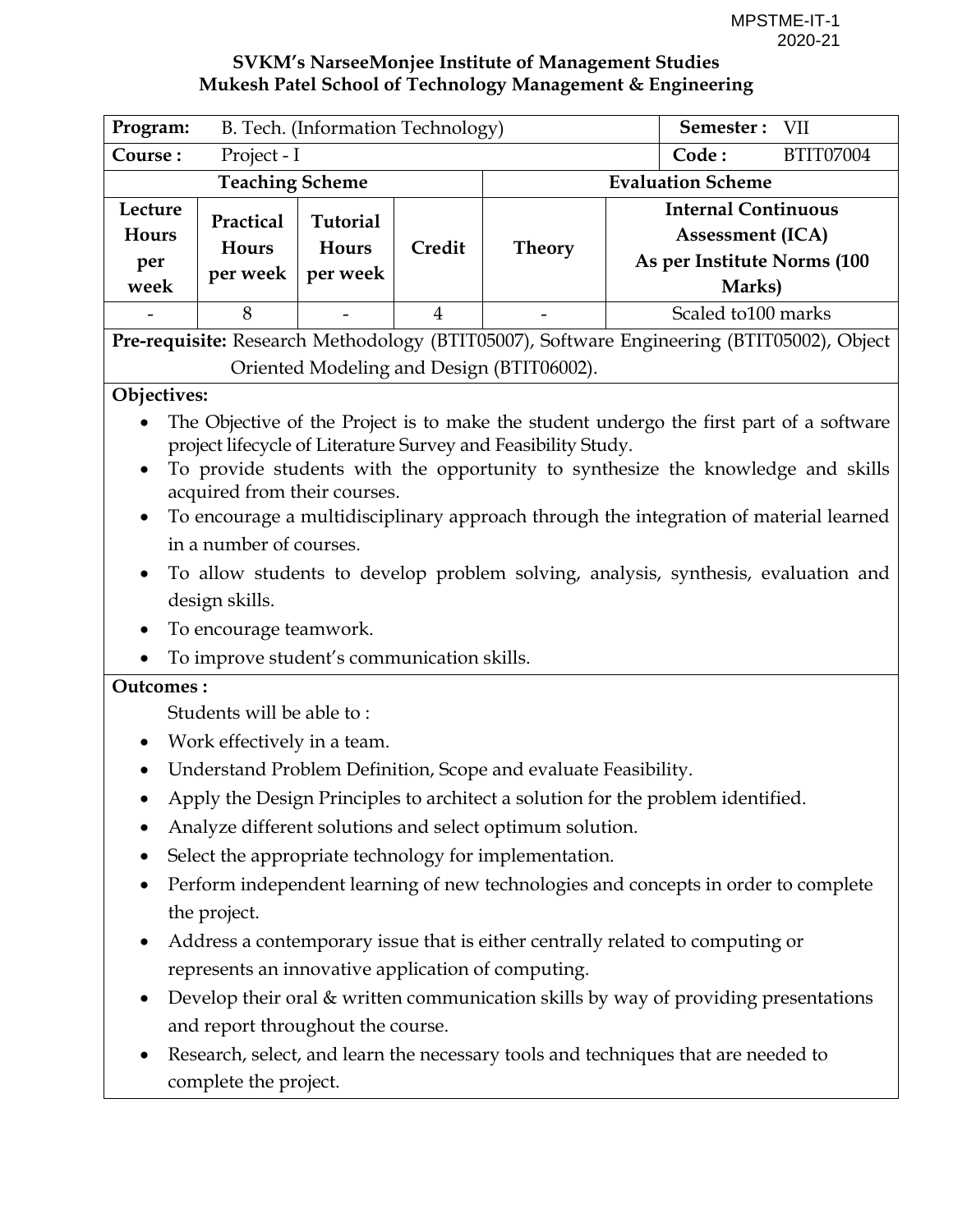#### **Contents :**

Project - Phase1 Activities to be done:

- 1. The Project group to be formed consisting of 2 to 3 students.
- 2. The Project area and topic is to be selected in consultation with Project Mentor.
- 3. The Names of the students and the topic of the Project to be submitted in the first week of the Semester VII.
- 4. The first phase of the project will involve Literature Survey and feasibility study.
- 5. Students are required to submit a 1-page weekly report on the work done to the mentor. There would continuous evaluation based on the weekly report submitted.
- 6. Report primarily containing Literature Survey and feasibility study is to be submitted at the end of the Semester VII. (Spiral Bound Report).

#### **Term Work:**

As per Department and Institute norms for termwork.

**Signature** (Prepared by Concerned Faculty/HOD)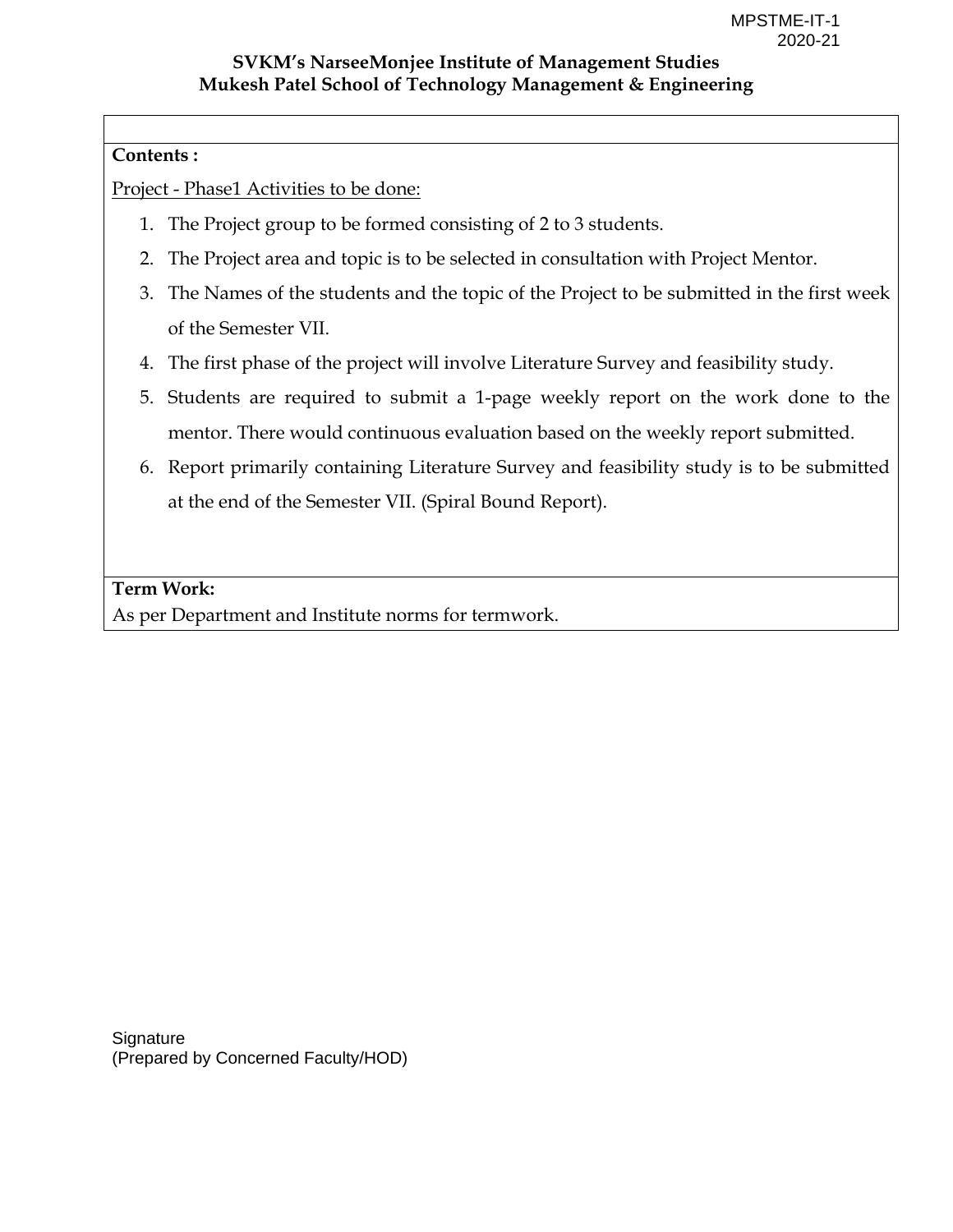| Program:         | B. Tech. (Information Technology)                         |                                          |              | Semester: VII                                            |                                                                                                                                               |          |
|------------------|-----------------------------------------------------------|------------------------------------------|--------------|----------------------------------------------------------|-----------------------------------------------------------------------------------------------------------------------------------------------|----------|
|                  |                                                           |                                          |              |                                                          | AY 2018-19                                                                                                                                    |          |
|                  |                                                           |                                          |              |                                                          | onwards                                                                                                                                       |          |
| Course:          | <b>Teaching Scheme</b>                                    | Ethics for IT Users and IT Organizations |              |                                                          | Code: BTIT07013<br><b>Evaluation Scheme</b>                                                                                                   |          |
|                  |                                                           |                                          |              | <b>Theory</b>                                            | <b>Internal Continuous</b>                                                                                                                    |          |
| Lecture          | Practical                                                 | Tutorial                                 | Credit       | (3 Hrs,                                                  | <b>Assessment (ICA)</b>                                                                                                                       |          |
|                  |                                                           |                                          |              | 100 Marks)                                               | As per Institute Norms                                                                                                                        |          |
| $\theta$         | $\theta$                                                  | $\overline{2}$                           | $\mathbf{1}$ |                                                          | Weightage 100%                                                                                                                                |          |
|                  | Pre-requisite: Nil                                        |                                          |              |                                                          |                                                                                                                                               |          |
|                  |                                                           |                                          |              |                                                          | Objectives: This course gives an introduction to Ethics in Information Technology. It covers                                                  |          |
|                  |                                                           |                                          |              |                                                          | ethics related to IT users and ethics applicable in an IT organization's context.                                                             |          |
| <b>Outcomes:</b> |                                                           |                                          |              |                                                          |                                                                                                                                               |          |
|                  | After completion of the course, students will be able to: |                                          |              |                                                          |                                                                                                                                               |          |
| $\bullet$        | Describe various approaches to ethical decision making    |                                          |              |                                                          |                                                                                                                                               |          |
|                  | Understand ethical issues that arise at workplace         |                                          |              |                                                          |                                                                                                                                               |          |
| $\bullet$        |                                                           |                                          |              |                                                          | Understand copyrights, patents and laws needed in IT organizations                                                                            |          |
| $\bullet$        | Illustrate the key ethical issues of an IT organization   |                                          |              |                                                          |                                                                                                                                               |          |
|                  |                                                           |                                          |              |                                                          | Highlight the ethical concerns w.r.t online communities and emerging technologies                                                             |          |
|                  |                                                           |                                          |              |                                                          |                                                                                                                                               |          |
|                  | <b>Detailed Syllabus:</b>                                 |                                          |              |                                                          |                                                                                                                                               |          |
| Unit             | Description                                               |                                          |              |                                                          |                                                                                                                                               | Duration |
| $\mathbf{1}$     |                                                           |                                          |              |                                                          | An Overview of Ethics: Brief introduction to ethical theories -                                                                               |          |
|                  |                                                           |                                          |              |                                                          | consequence based, duty based. Definition of ethics, the importance of                                                                        |          |
|                  |                                                           |                                          |              |                                                          | integrity, the difference between morals, ethics and laws, ethics in the                                                                      | 6        |
|                  |                                                           |                                          |              |                                                          | business world: forecasting business ethics, improving corporate ethics,                                                                      |          |
|                  |                                                           |                                          |              |                                                          | creating an ethical work environment (prevention of sexual harassment                                                                         |          |
|                  |                                                           |                                          |              | act), decision making, ethics in information technology. |                                                                                                                                               |          |
| $\overline{2}$   |                                                           |                                          |              |                                                          | Ethics for IT Workers and IT Users: IT professionals: professional                                                                            |          |
|                  |                                                           |                                          |              |                                                          | business industry, managing professional relationships, professional<br>code of ethics, professional organizations, certification, government | 6        |
|                  |                                                           |                                          |              |                                                          | licensing, IT professional malpractice. IT users: common ethical issues,                                                                      |          |
|                  | ethical practice of IT users.                             |                                          |              |                                                          |                                                                                                                                               |          |
| 3                |                                                           |                                          |              |                                                          | Intellectual Property: Intellectual property, copyrights, patents, trade                                                                      | 6        |
|                  |                                                           |                                          |              |                                                          | secrets and its laws, employees and trade secret, key intellectual property                                                                   |          |
|                  |                                                           |                                          |              |                                                          | issues, plagiarism, reverse engineering, open source code, competitive                                                                        |          |
|                  | intelligence, trademark infringement, cyber squatting.    |                                          |              |                                                          |                                                                                                                                               |          |
| $\boldsymbol{4}$ |                                                           |                                          |              |                                                          |                                                                                                                                               | 6        |
|                  |                                                           |                                          |              |                                                          | Ethics of IT Organization: Key ethical issues for organizations, ethics in                                                                    |          |
|                  |                                                           |                                          |              |                                                          | IT outsourcing, whistle blowing, green computing, ICT industry code of                                                                        |          |
|                  | conduct.                                                  |                                          |              |                                                          |                                                                                                                                               |          |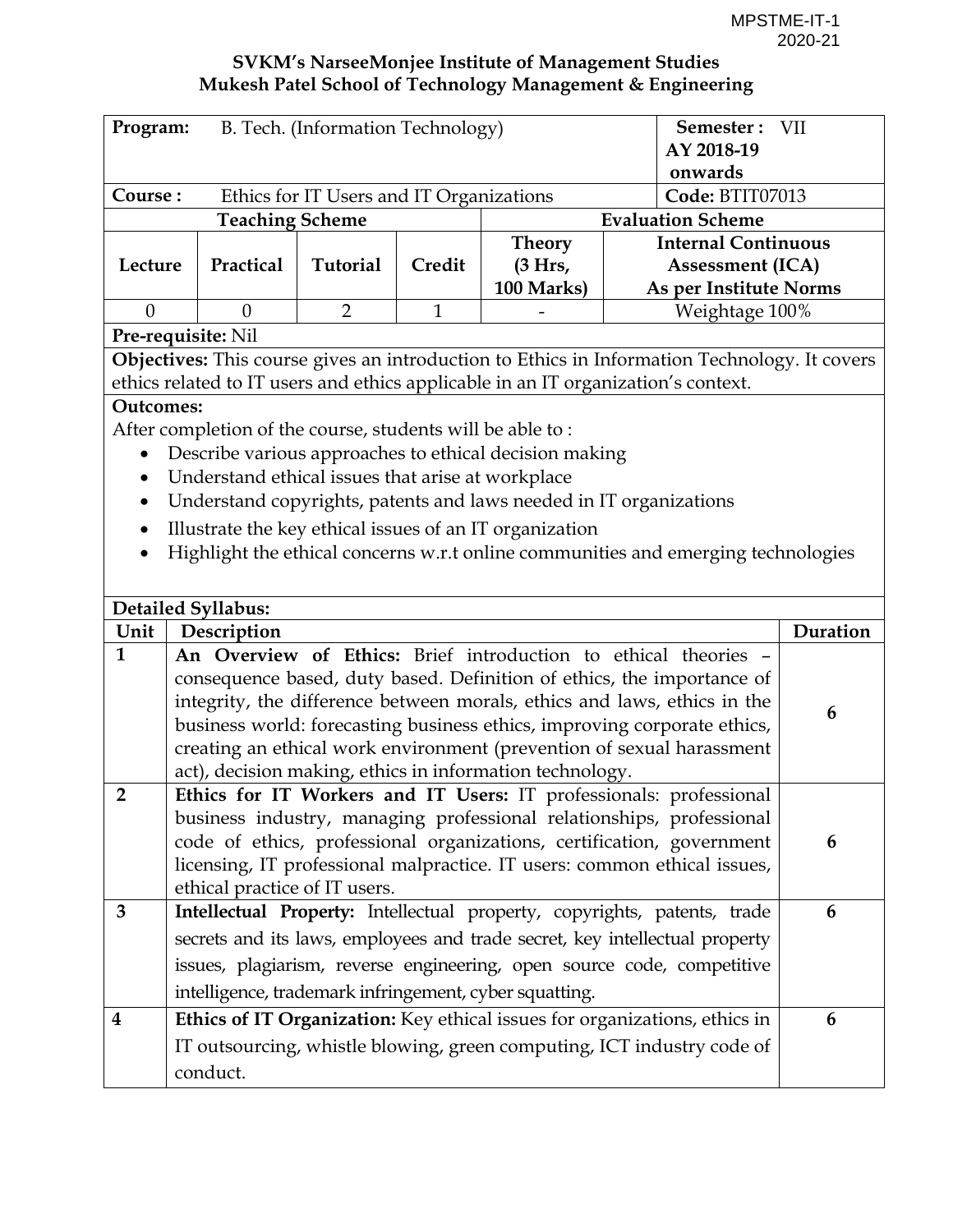| 5<br>Ethical aspect of Online communities, Emerging and Converging                      | 6  |
|-----------------------------------------------------------------------------------------|----|
| Technologies: Ethical concerns in online communities, Ubiquitous                        |    |
| computing, Intellignent user interfaces and other emerging                              |    |
| technologies.                                                                           |    |
| <b>Total</b>                                                                            | 30 |
| <b>Text Books:</b>                                                                      |    |
| 1. "Ethics in Information Technology", 4th Edition, George Reynolds Strayer University, |    |
| 2012.                                                                                   |    |
| 2. "Ethics and Technology: Controversies, Questions, and Strategies for Ethical         |    |
| Computing", 3rd Edition, Herman T. Tavani, John Wiley & Sons, 2011.                     |    |
|                                                                                         |    |
| <b>Reference Books:</b>                                                                 |    |
| 1. "Ethics in IT outsourcing", Gold T. Taylor & Francis, 2012.                          |    |
| 2. "Contemporary Issues in Ethics and Information Technology", Robert A. Schultz,       |    |
| Idea Group Inc (IGI), 2006.                                                             |    |
|                                                                                         |    |
| <b>Term Work:</b>                                                                       |    |

As per department and Institute Norms for Term-work.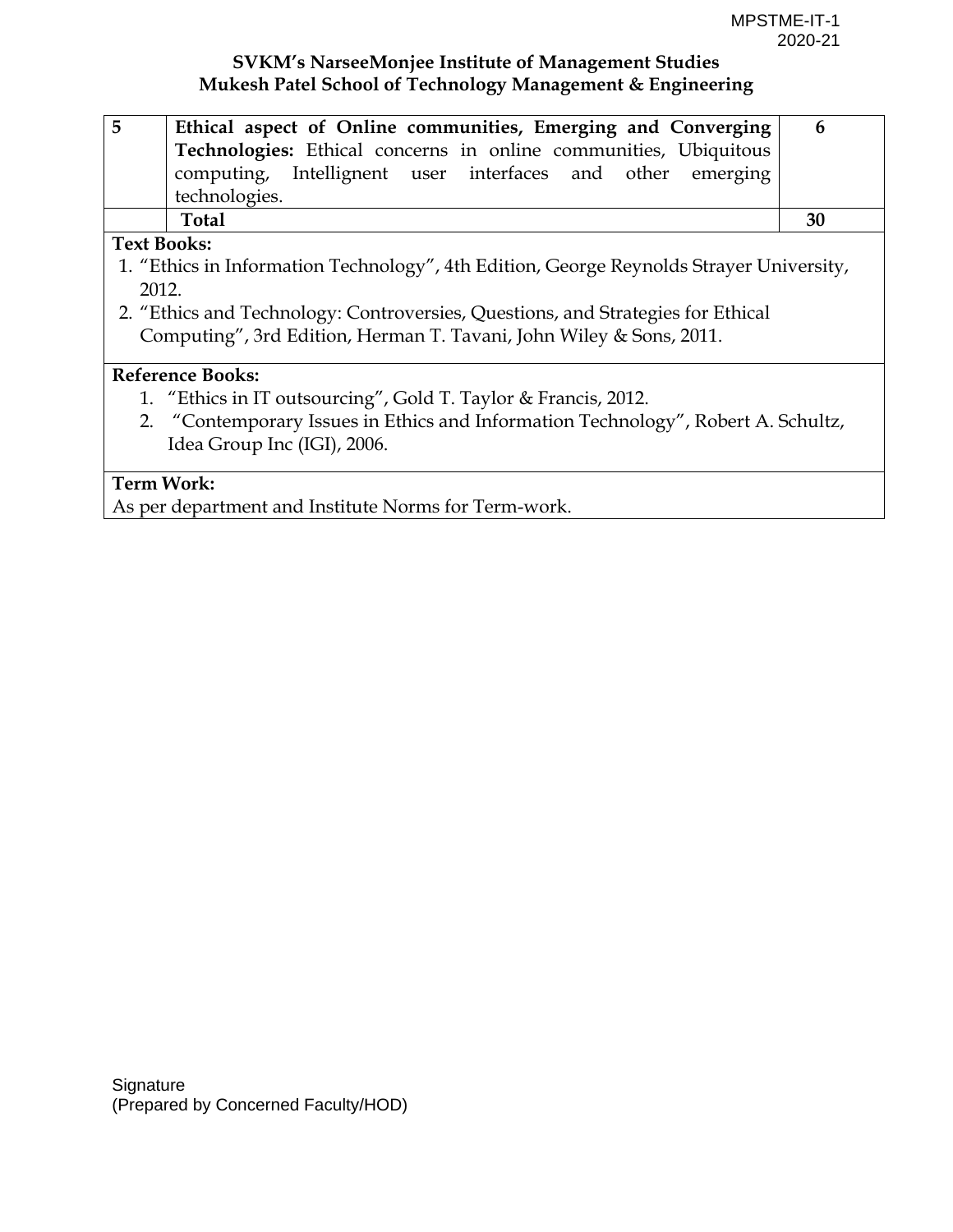| Program:                        | B. Tech. (Information) Technology                                                                                                                                                                                       |                                             |        | Semester:                                                                                                                 | VII                                                                                                                                                                                                                                                                                       |          |
|---------------------------------|-------------------------------------------------------------------------------------------------------------------------------------------------------------------------------------------------------------------------|---------------------------------------------|--------|---------------------------------------------------------------------------------------------------------------------------|-------------------------------------------------------------------------------------------------------------------------------------------------------------------------------------------------------------------------------------------------------------------------------------------|----------|
| Course:                         | <b>Management Information Systems</b><br>Code:                                                                                                                                                                          |                                             |        | <b>BTIT07005</b>                                                                                                          |                                                                                                                                                                                                                                                                                           |          |
|                                 | Elective - I                                                                                                                                                                                                            |                                             |        |                                                                                                                           |                                                                                                                                                                                                                                                                                           |          |
|                                 | <b>Teaching Scheme</b>                                                                                                                                                                                                  |                                             |        |                                                                                                                           | <b>Evaluation Scheme</b>                                                                                                                                                                                                                                                                  |          |
| Lecture<br>Hours<br>per<br>week | Practical<br>Hours<br>per week                                                                                                                                                                                          | <b>Tutorial</b><br><b>Hours</b><br>per week | Credit | <b>Theory</b><br>(3 Hrs,<br>70 Marks)                                                                                     | <b>Internal Continuous</b><br><b>Assessment (ICA)</b><br>As per Institute Norms (50<br>Marks)                                                                                                                                                                                             |          |
| 3                               | $\overline{2}$                                                                                                                                                                                                          | $\mathbf{1}$                                | 4.5    | Scaled to 70<br>marks                                                                                                     | Scaled to 30 marks                                                                                                                                                                                                                                                                        |          |
|                                 | Pre-requisite: Software Engineering (BTIT05002)                                                                                                                                                                         |                                             |        |                                                                                                                           |                                                                                                                                                                                                                                                                                           |          |
|                                 |                                                                                                                                                                                                                         |                                             |        |                                                                                                                           | Objectives: To learn and understand fundamentals of Information Systems. To learn and                                                                                                                                                                                                     |          |
|                                 | understand architecture, methodology and applications of MIS                                                                                                                                                            |                                             |        |                                                                                                                           |                                                                                                                                                                                                                                                                                           |          |
| <b>Outcomes:</b>                |                                                                                                                                                                                                                         |                                             |        |                                                                                                                           |                                                                                                                                                                                                                                                                                           |          |
|                                 | After successfully completion of this course, students should be able                                                                                                                                                   |                                             |        |                                                                                                                           |                                                                                                                                                                                                                                                                                           |          |
|                                 |                                                                                                                                                                                                                         |                                             |        |                                                                                                                           | To understand the role of Information System in business environment.                                                                                                                                                                                                                     |          |
| $\bullet$                       | To analyze various management information systems in use.                                                                                                                                                               |                                             |        |                                                                                                                           |                                                                                                                                                                                                                                                                                           |          |
| $\bullet$                       | To assess various security & ethical concerns related to MIS.                                                                                                                                                           |                                             |        |                                                                                                                           |                                                                                                                                                                                                                                                                                           |          |
|                                 |                                                                                                                                                                                                                         |                                             |        |                                                                                                                           | To identify the challenges in the management of global information systems.                                                                                                                                                                                                               |          |
|                                 | To understand the implications of social media on organizations                                                                                                                                                         |                                             |        |                                                                                                                           |                                                                                                                                                                                                                                                                                           |          |
| Unit                            | Detailed Syllabus:<br>Description                                                                                                                                                                                       |                                             |        |                                                                                                                           |                                                                                                                                                                                                                                                                                           | Duration |
|                                 |                                                                                                                                                                                                                         |                                             |        |                                                                                                                           |                                                                                                                                                                                                                                                                                           | 5        |
| 1.                              | process                                                                                                                                                                                                                 |                                             |        | <b>Foundations of Information systems and Management:</b><br>Why Information systems? Fundamental behavioural, technical, | business and managerial concepts about the components and roles of<br>information systems, Types of information systems: Operations support<br>systems and Management support systems, Definition, role and impact<br>of MIS, MIS as a support to themanagement and a tool for management |          |
| 2.                              |                                                                                                                                                                                                                         |                                             |        |                                                                                                                           |                                                                                                                                                                                                                                                                                           | 5        |
|                                 | <b>Strategic Use of Information Systems:</b><br>Fundamentals of strategic advantage - What is strategic advantage, brief<br>overview of business strategy, organizational strategy and information<br>systems strategy. |                                             |        |                                                                                                                           |                                                                                                                                                                                                                                                                                           |          |
| 3.                              |                                                                                                                                                                                                                         |                                             |        | Using Information Technology for strategic advantage:                                                                     |                                                                                                                                                                                                                                                                                           | 6        |
|                                 |                                                                                                                                                                                                                         |                                             |        |                                                                                                                           | Major concepts, developments, and management issues in information                                                                                                                                                                                                                        |          |
|                                 |                                                                                                                                                                                                                         |                                             |        |                                                                                                                           | technology (hardware, software, networks, data resource management,                                                                                                                                                                                                                       |          |
|                                 |                                                                                                                                                                                                                         |                                             |        |                                                                                                                           | and other information processing technologies such as the Internet).                                                                                                                                                                                                                      |          |
| 4.                              | <b>Business Applications-I:</b>                                                                                                                                                                                         |                                             |        |                                                                                                                           |                                                                                                                                                                                                                                                                                           | 8        |
|                                 |                                                                                                                                                                                                                         |                                             |        |                                                                                                                           | Major uses of information systems for the operations, management, and                                                                                                                                                                                                                     |          |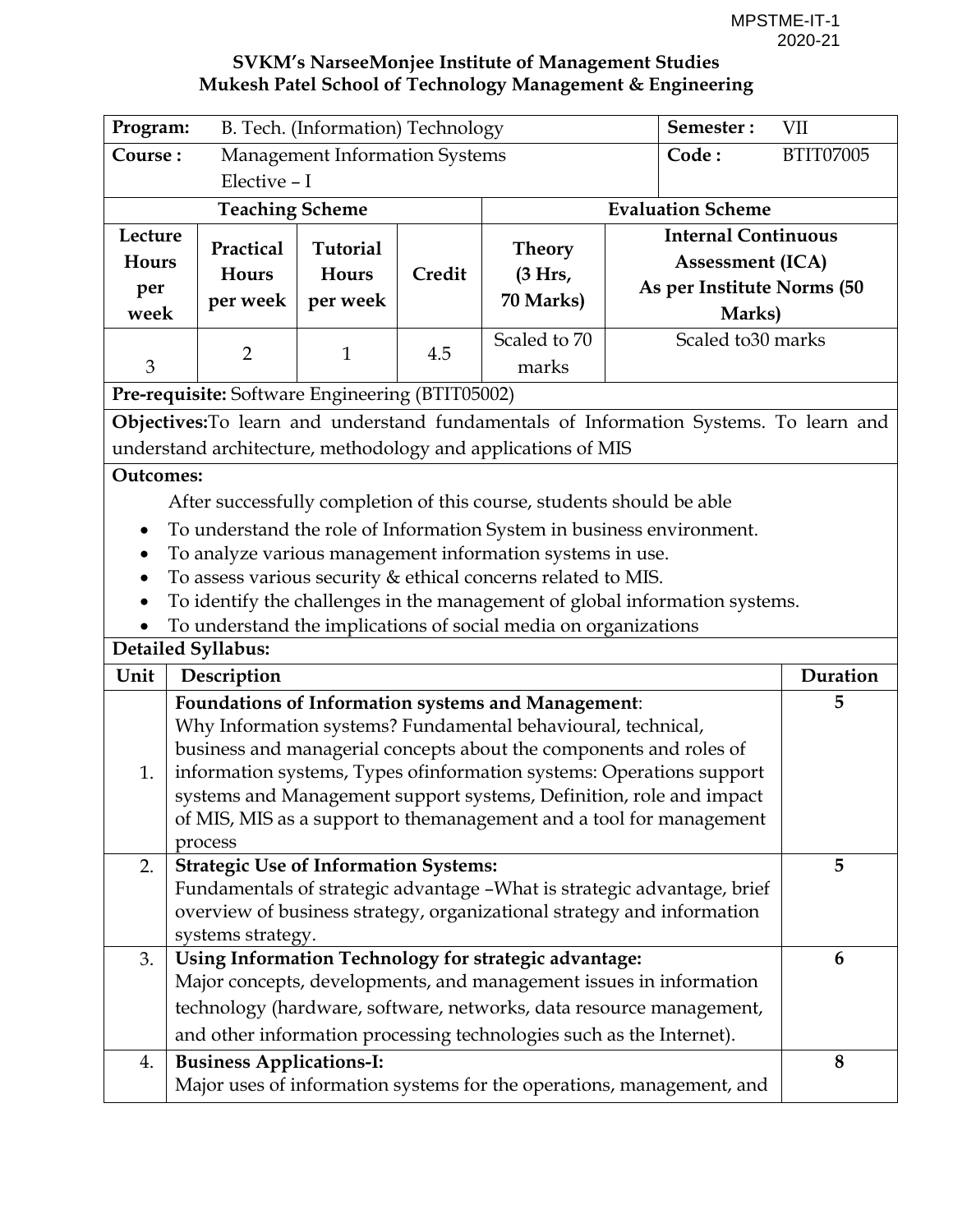|    | competitive advantage of an e-business enterprise.                                                                                                                                                                                                                                                                                       |                  |
|----|------------------------------------------------------------------------------------------------------------------------------------------------------------------------------------------------------------------------------------------------------------------------------------------------------------------------------------------|------------------|
|    | Electronic Business Systems - Enterprise business systems, Functional<br>business systems                                                                                                                                                                                                                                                |                  |
|    | Enterprise Resource Planning (ERP) systems - What is ERP? Benefits,<br>challenges and trends in ERP                                                                                                                                                                                                                                      |                  |
|    | Customer relationship Management (CRM) systems - What is CRM?<br>Three phases of CRM, Benefits, challenges and trends in CRM                                                                                                                                                                                                             |                  |
|    | Supply Chain Management (SCM) systems - What is SCM? Role of<br>SCM, Benefits, challenges and trends in SCM.                                                                                                                                                                                                                             |                  |
| 5. | <b>Business Applications-II:</b><br>Decision support systems (DSS) - Introduction, DSS components,<br>Decision and management, information quality, Reporting, Online<br>analytical processing, Using DSS - what-if analysis, sensitivity analysis,<br>Goal-seeking analysis, Optimization analysis, Data mining for decision<br>support | 8                |
|    | Knowledge Management and Business Analytics - Data, information<br>and Knowledge, What is knowledge Management, Managing<br>Knowledge to Business Intelligence, Why manage knowledge,<br>Knowledge management processes, Components of business analytics                                                                                |                  |
| 6. | <b>Social Media and Organizations:</b><br>Leveraging social media for business, What to track in social media,<br>Network effects for organizations, Social computing applications<br>(Enterprise social computing) and implications on organizations                                                                                    | 5                |
| 7. | Management Challenges - Security, Ethical and Societal Challenges:<br>Ethical guidelines for information use, Ethical responsibility of business<br>professionals, Privacy issues, Other challenges - Employment, Health<br>issues                                                                                                       | 4                |
| 8. | Management Challenges - Enterprise and Global Management of<br><b>Information Technology:</b><br>Managing Information Technology - Business and IT, Managing<br>Information Technology, Business IT Planning, Managing IS Function,<br>Failures in IT Management                                                                         | $\boldsymbol{4}$ |
|    | Managing Global IT - The International Dimension, Global IT<br>Management, Cultural, political and geo-economic challenges, Global<br>business/IT Strategies and applications Global IT Platforms, Global<br>data access issues                                                                                                          |                  |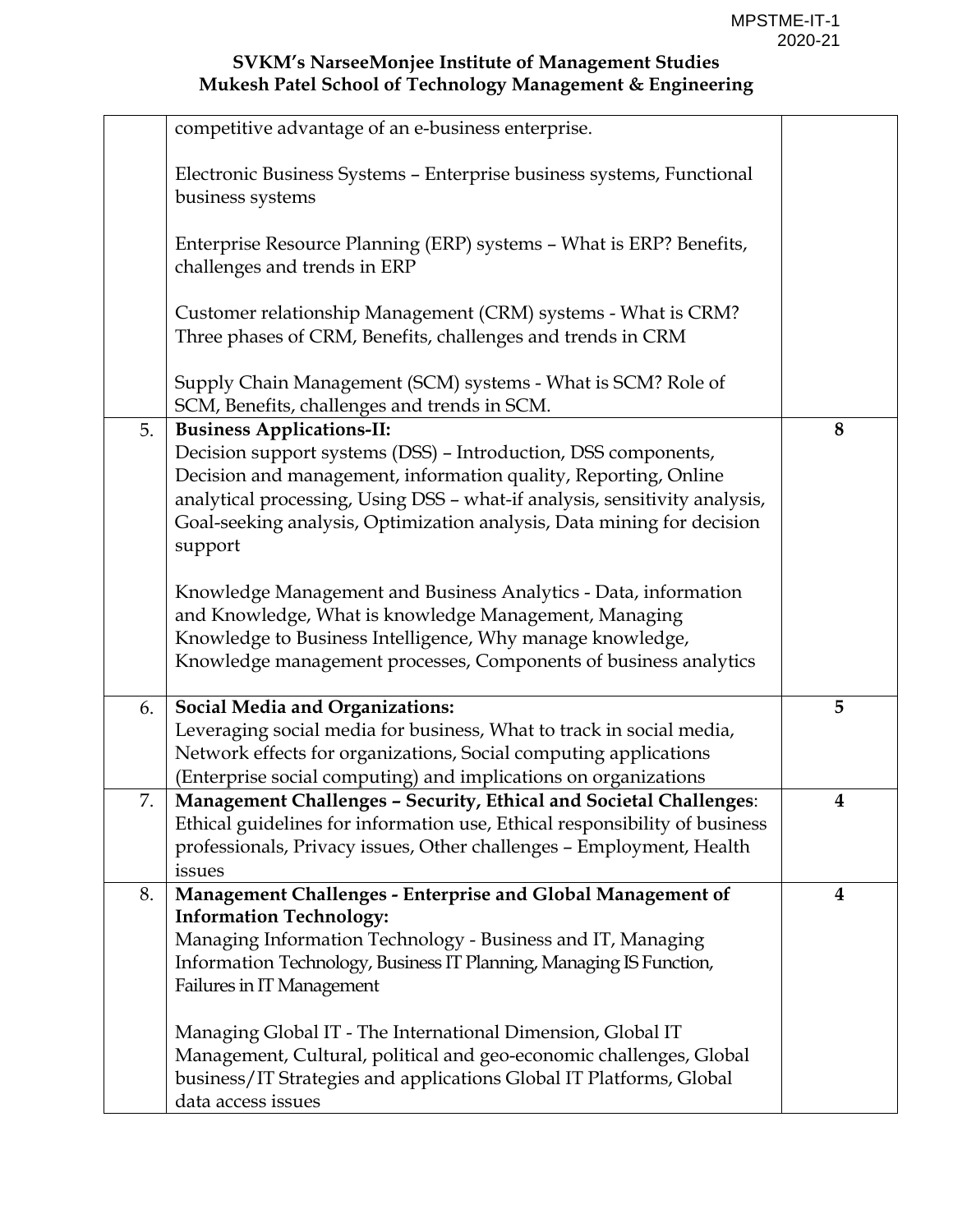| <b>Total</b>                                                                                                    | 45 |  |  |  |
|-----------------------------------------------------------------------------------------------------------------|----|--|--|--|
| <b>Text Book:</b>                                                                                               |    |  |  |  |
| 1. James A O'Brien, George M Marakas "Management Information Systems", 10th<br>Edition, Tata Mc-Graw-Hill, 2013 |    |  |  |  |
| 2. Effy Oz," Management Information System", Cengage Learning, 6th Edition, 2013                                |    |  |  |  |
| 3. Keri E Pearlson, Carol S Saunders " Strategic Management of Information Systems",                            |    |  |  |  |
| Wiley, 4 <sup>th</sup> Edition, 2012                                                                            |    |  |  |  |
| <b>Reference Books:</b>                                                                                         |    |  |  |  |
| 1. Kenneth C.Laudon, Jane P. Laudon "Management Information Systems", Pearson Education,                        |    |  |  |  |
| 2006                                                                                                            |    |  |  |  |
| 2. MahadeoJaiswal , Monika Mittal<br>"Management Information Systems , Oxford                                   |    |  |  |  |
| University Press, 2009                                                                                          |    |  |  |  |
| <b>Term Work:</b>                                                                                               |    |  |  |  |
| As per Department and Institute norms for term-work.                                                            |    |  |  |  |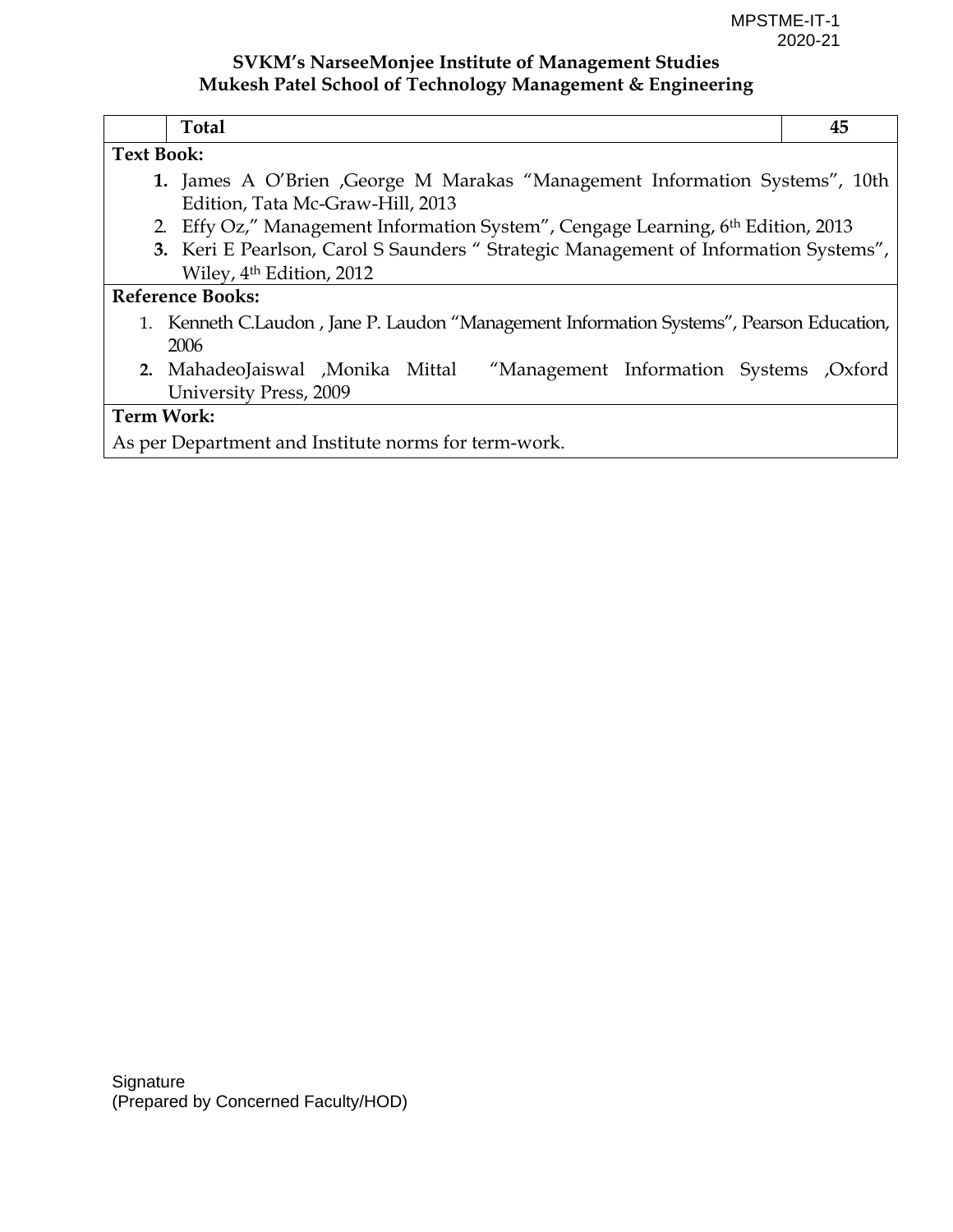| Program:                        |                                                                                                                                                                                                                                                                                                                                                                                                                                                                                                                                                             | B. Tech. (Information Technology)    |        |                                                                                                                                                                                                                       | Semester:                                                                                     | <b>VII</b> |  |
|---------------------------------|-------------------------------------------------------------------------------------------------------------------------------------------------------------------------------------------------------------------------------------------------------------------------------------------------------------------------------------------------------------------------------------------------------------------------------------------------------------------------------------------------------------------------------------------------------------|--------------------------------------|--------|-----------------------------------------------------------------------------------------------------------------------------------------------------------------------------------------------------------------------|-----------------------------------------------------------------------------------------------|------------|--|
| Course:<br>Multimedia Systems   |                                                                                                                                                                                                                                                                                                                                                                                                                                                                                                                                                             |                                      |        |                                                                                                                                                                                                                       | Code: BTIT07006                                                                               |            |  |
|                                 | Elective - I                                                                                                                                                                                                                                                                                                                                                                                                                                                                                                                                                |                                      |        |                                                                                                                                                                                                                       |                                                                                               |            |  |
|                                 | <b>Evaluation Scheme</b><br><b>Teaching Scheme</b>                                                                                                                                                                                                                                                                                                                                                                                                                                                                                                          |                                      |        |                                                                                                                                                                                                                       |                                                                                               |            |  |
| Lecture<br>Hours<br>per<br>week | Practical<br>Hours<br>per week                                                                                                                                                                                                                                                                                                                                                                                                                                                                                                                              | <b>Tutorial</b><br>Hours<br>per week | Credit | <b>Theory</b><br>(3 Hrs,<br>70 Marks)                                                                                                                                                                                 | <b>Internal Continuous</b><br><b>Assessment (ICA)</b><br>As per Institute Norms (50<br>Marks) |            |  |
| 3                               | $\overline{2}$                                                                                                                                                                                                                                                                                                                                                                                                                                                                                                                                              | $\mathbf{1}$                         | 4.5    | Scaled to<br>70 marks                                                                                                                                                                                                 | Scaled to 30 marks                                                                            |            |  |
|                                 |                                                                                                                                                                                                                                                                                                                                                                                                                                                                                                                                                             |                                      |        | Pre-requisite: Operating system (BTIT04004), Distributed Computing (BTIT05006)                                                                                                                                        |                                                                                               |            |  |
| $\bullet$                       | <b>Objective:</b> This course deals with integration of multiple media on computers. Learn the issues<br>involved in capturing, compressing, processing, manipulating, searching, indexing, storing, and<br>retrieving various kinds of continuous media in text section<br>Outcomes: Students will be able to:<br>Understand the need for audio and video data compression<br>Learn different file format standards<br>Understand various multimedia technologies<br>Learn authorization, hypermedia, linking, storage and retrieval of media applications |                                      |        |                                                                                                                                                                                                                       |                                                                                               |            |  |
|                                 | <b>Detailed Syllabus:</b>                                                                                                                                                                                                                                                                                                                                                                                                                                                                                                                                   |                                      |        |                                                                                                                                                                                                                       |                                                                                               |            |  |
| Unit                            | Description                                                                                                                                                                                                                                                                                                                                                                                                                                                                                                                                                 |                                      |        |                                                                                                                                                                                                                       |                                                                                               | Duration   |  |
| $\mathbf{1}$                    | Introduction:<br>Multimedia<br>Applications, Multimedia<br>systems<br>architecture, Evolving Technologies for Multimedia systems, Defining<br>4<br>objects for multimedia systems, Multimedia data Interface standards                                                                                                                                                                                                                                                                                                                                      |                                      |        |                                                                                                                                                                                                                       |                                                                                               |            |  |
| $\overline{2}$                  | Compression and Decompression: Types of Compression, Binary<br>Image Compression schemes, Color, Gray Scale, And still-video Image<br>compression, Video image compression, Audio compression, Fractal<br>6<br>compression                                                                                                                                                                                                                                                                                                                                  |                                      |        |                                                                                                                                                                                                                       |                                                                                               |            |  |
| 3                               | Indeo, MPEG                                                                                                                                                                                                                                                                                                                                                                                                                                                                                                                                                 |                                      |        | Data and file format standards: RTF,TIFF,RIFF,MIDI,JPEG DIB, AVI                                                                                                                                                      |                                                                                               | 4          |  |
| $\overline{\mathbf{4}}$         | Full Motion video                                                                                                                                                                                                                                                                                                                                                                                                                                                                                                                                           |                                      |        | Multimedia I/O Technologies: Key technology Issues, Pen input, Video<br>and Image Display Systems, Print output Technologies, image scanners,<br>Digital voice and audio, Digital Camera, Video Images and animation, |                                                                                               | 6          |  |
| 5                               | for Storage systems                                                                                                                                                                                                                                                                                                                                                                                                                                                                                                                                         |                                      |        | Storage and Retrieval Technologies: Magnetic media Technology,<br>Optical media, Hierarchical Storage Management, Cache Management                                                                                    |                                                                                               | 4          |  |
| 6                               |                                                                                                                                                                                                                                                                                                                                                                                                                                                                                                                                                             |                                      |        | Architectural and Telecommunications Considerations: Specialized<br>computational processors, Memory systems, Multimedia<br>solutions, Lan/Wan connectivity, Distributed object models                                | Board                                                                                         | 4          |  |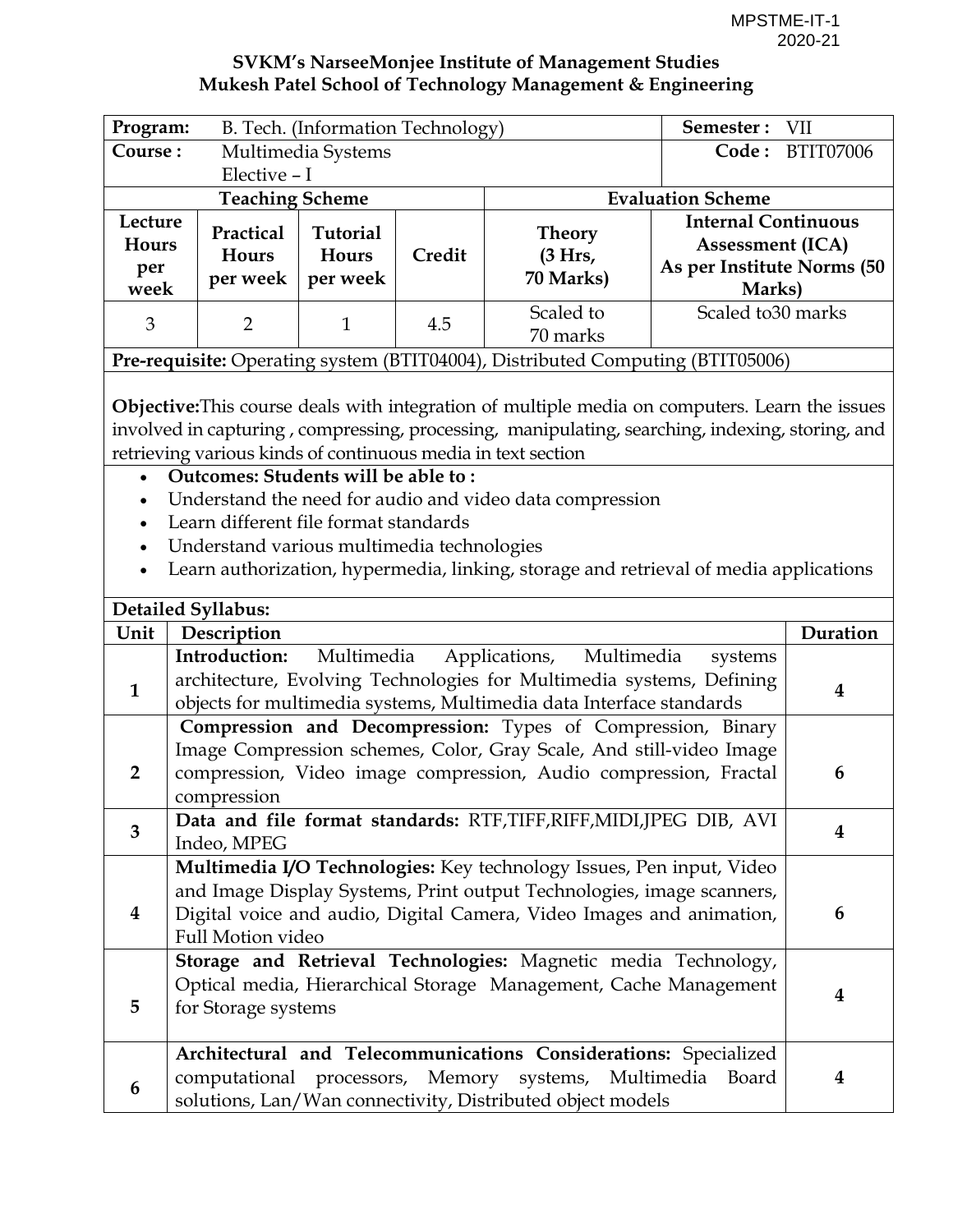| 7  | Multimedia Application Design: Multimedia application classes, Types<br>of Multimedia systems, Virtual Reality design, components of<br>Multimedia systems, Organising Multimedia databases, Application<br>workflow design issues, distributed application design issues | 5                       |
|----|---------------------------------------------------------------------------------------------------------------------------------------------------------------------------------------------------------------------------------------------------------------------------|-------------------------|
| 8  | Multimedia Authoring and user interface: Multimedia authoring<br>systems, Hypermedia Application Design considerations, user interface<br>design, information access, Object display/playback issues                                                                      | 4                       |
| 9  | Hypermedia Messaging: Mobile Messaging, Hypermedia Message<br>components, Hypermedia linking and embedding, creating hypermedia<br>messages, integrated multimedia message standards, integrated<br>document management                                                   | $\overline{\mathbf{4}}$ |
| 10 | Distributed Multimedia systems and design: Components of a<br>Distributed Multimedia system, distributed client-server operation,<br>fundamental design issues, determining enterprise requirements,<br>performance analysis, Business information model for IFC          | $\boldsymbol{4}$        |
|    | <b>Total</b>                                                                                                                                                                                                                                                              | 45                      |
|    | <b>Text Books:</b>                                                                                                                                                                                                                                                        |                         |
|    | 1. Prabhat K. Andheigh, KiranThakrar,"Multimedia Systems Design", 1 <sup>st</sup> Edition, PHI,                                                                                                                                                                           |                         |
|    | 2009                                                                                                                                                                                                                                                                      |                         |
|    | <b>Reference Books:</b><br>1. Free Halshall, "Multimedia communications", Pearson education, 2010                                                                                                                                                                         |                         |
|    | 2. J.D.Gibson, "Multimedia Communications : Directions and Innovations", Academic                                                                                                                                                                                         |                         |
|    | Press, Hardcourt India, 2007                                                                                                                                                                                                                                              |                         |
|    | 3. K.R.Rao, D.Milovanovic,"Multimedia communications systems : Techniques,                                                                                                                                                                                                |                         |
|    | standards, and networks", Pearson Education, 2002                                                                                                                                                                                                                         |                         |
| 4. | Ralf Steinmetz, KlaraNahrstedt, "Multimedia: Computing, Communications &                                                                                                                                                                                                  |                         |
|    | Applications", 1st Edition, Pearson Education, 2002                                                                                                                                                                                                                       |                         |
|    | <b>Term Work:</b>                                                                                                                                                                                                                                                         |                         |
|    | As per Department and Institute norms for termwork.                                                                                                                                                                                                                       |                         |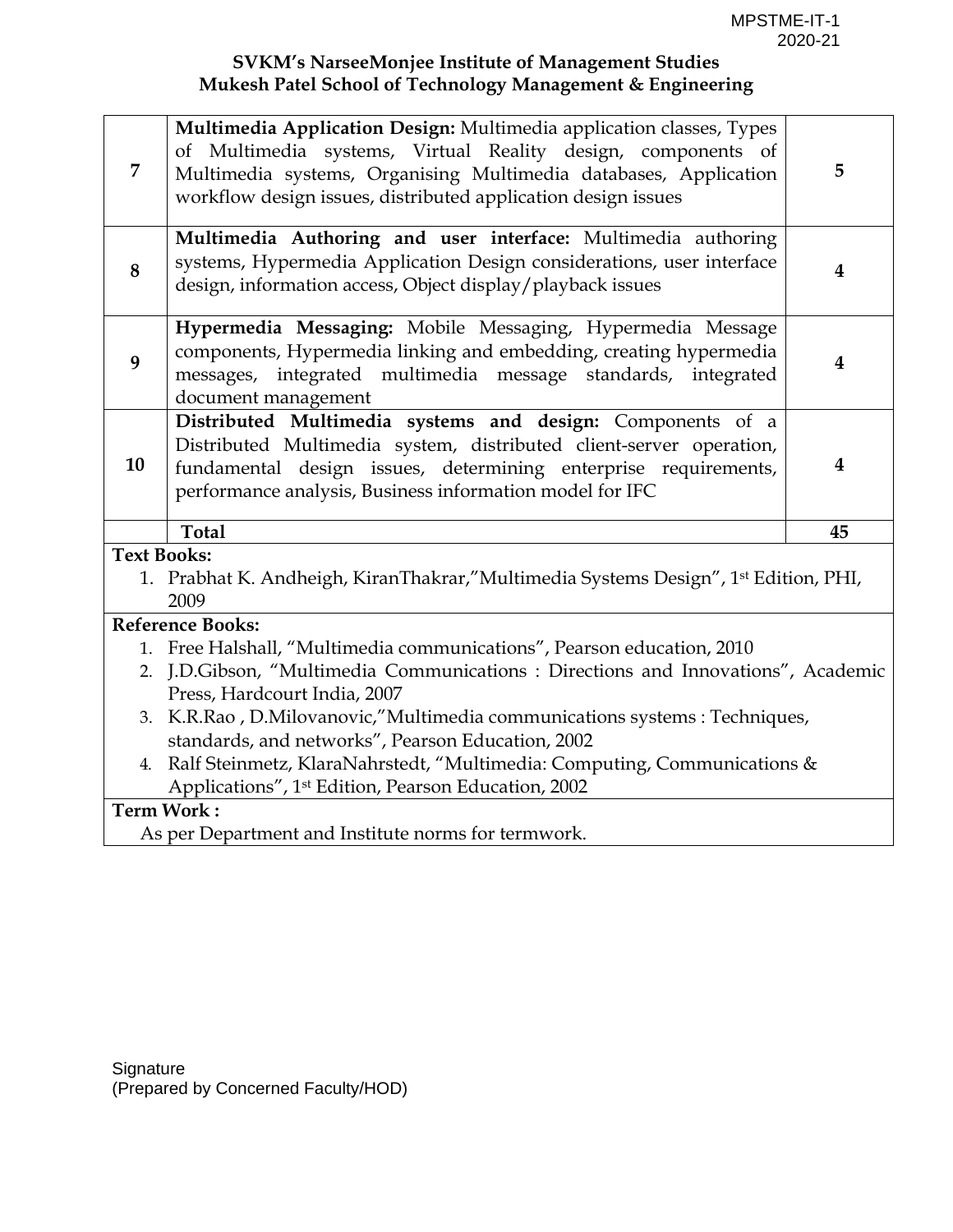| Program:                               |                                                                                                                                                                                                                                                                               | B. Tech. (Information Technology)    |        |                                                                                                                                                                                                                                                                                                                                                                                                                                 | Semester:                                                                                     | <b>VII</b> |  |
|----------------------------------------|-------------------------------------------------------------------------------------------------------------------------------------------------------------------------------------------------------------------------------------------------------------------------------|--------------------------------------|--------|---------------------------------------------------------------------------------------------------------------------------------------------------------------------------------------------------------------------------------------------------------------------------------------------------------------------------------------------------------------------------------------------------------------------------------|-----------------------------------------------------------------------------------------------|------------|--|
| Artificial Intelligence<br>Course:     |                                                                                                                                                                                                                                                                               |                                      | Code:  | <b>BTIT07007</b>                                                                                                                                                                                                                                                                                                                                                                                                                |                                                                                               |            |  |
|                                        | Elective - I                                                                                                                                                                                                                                                                  |                                      |        |                                                                                                                                                                                                                                                                                                                                                                                                                                 |                                                                                               |            |  |
|                                        | <b>Evaluation Scheme</b><br><b>Teaching Scheme</b>                                                                                                                                                                                                                            |                                      |        |                                                                                                                                                                                                                                                                                                                                                                                                                                 |                                                                                               |            |  |
| Lecture<br><b>Hours</b><br>per<br>week | Practical<br>Hours<br>per week                                                                                                                                                                                                                                                | <b>Tutorial</b><br>Hours<br>per week | Credit | <b>Theory</b><br>(3 Hrs,<br>70 Marks)                                                                                                                                                                                                                                                                                                                                                                                           | <b>Internal Continuous</b><br><b>Assessment (ICA)</b><br>As per Institute Norms (50<br>Marks) |            |  |
| 3                                      | $\overline{2}$                                                                                                                                                                                                                                                                | $\mathbf{1}$                         | 4.5    | Scaled to<br>70 marks                                                                                                                                                                                                                                                                                                                                                                                                           | Scaled to 30 marks                                                                            |            |  |
|                                        |                                                                                                                                                                                                                                                                               |                                      |        | Pre-requisite: Computer Programming - I(BTAB01006), Computer Programming - I<br>(BTAB02006), Error! Reference source not found. (BTIT03003)                                                                                                                                                                                                                                                                                     |                                                                                               |            |  |
| Objectives:<br><b>Outcomes:</b>        | modeling.<br>Develop basic AI systems.                                                                                                                                                                                                                                        |                                      |        | Formulate scientific questions and solve problems with the aid of abstraction and<br>Understand and implement the game playing strategies.                                                                                                                                                                                                                                                                                      |                                                                                               |            |  |
| <b>Detailed Syllabus:</b>              |                                                                                                                                                                                                                                                                               |                                      |        |                                                                                                                                                                                                                                                                                                                                                                                                                                 |                                                                                               |            |  |
| Unit                                   | Description                                                                                                                                                                                                                                                                   |                                      |        |                                                                                                                                                                                                                                                                                                                                                                                                                                 |                                                                                               | Duration   |  |
| 1.                                     |                                                                                                                                                                                                                                                                               |                                      |        |                                                                                                                                                                                                                                                                                                                                                                                                                                 |                                                                                               | 5          |  |
|                                        | Introduction to Artificial Intelligence: Definition, the AI problems,<br>physical symbol system, physical symbol system hypothesis, Intelligent<br>agents: agents and environment, agent types, desirable properties of<br>knowledge, AI techniques, different AI techniques. |                                      |        |                                                                                                                                                                                                                                                                                                                                                                                                                                 |                                                                                               |            |  |
| 2.                                     | 5<br>Problems, problem spaces and search: Need of a system to solve a<br>problem, problem as a state space search, requirement of a formal<br>description of a problem, production system, control strategy & its<br>requirement, breadth first search & depth first search.  |                                      |        |                                                                                                                                                                                                                                                                                                                                                                                                                                 |                                                                                               |            |  |
| 3.                                     |                                                                                                                                                                                                                                                                               |                                      |        | Heuristic search technique: Heuristic technique, problems of heuristic<br>technique with real world, different weak methods such as generate<br>and test, hill climbing, simple hill climbing and steepest ascent hill<br>climbing, problem with hill climbing such as local maxima, plateau,<br>ridge, simulated annealing, best first search, OR graphs, A* algorithm,<br>agenda driven search, AND-OR Graphs, AO* algorithm. |                                                                                               | 7          |  |
| 4.                                     |                                                                                                                                                                                                                                                                               |                                      |        | Knowledge Representation logic and rules: Predicate logic: facts,<br>representation of fact, mapping between facts and representation,<br>properties and issues of knowledge representation system,<br>prepositional logic & predicate logic, Instance relationship, Isa, gt<<br>predicate, resolution, conversion to clause form: necessity Herbrand's<br>theorem, resolution in proportional logic, unification algorithm,    |                                                                                               | 8          |  |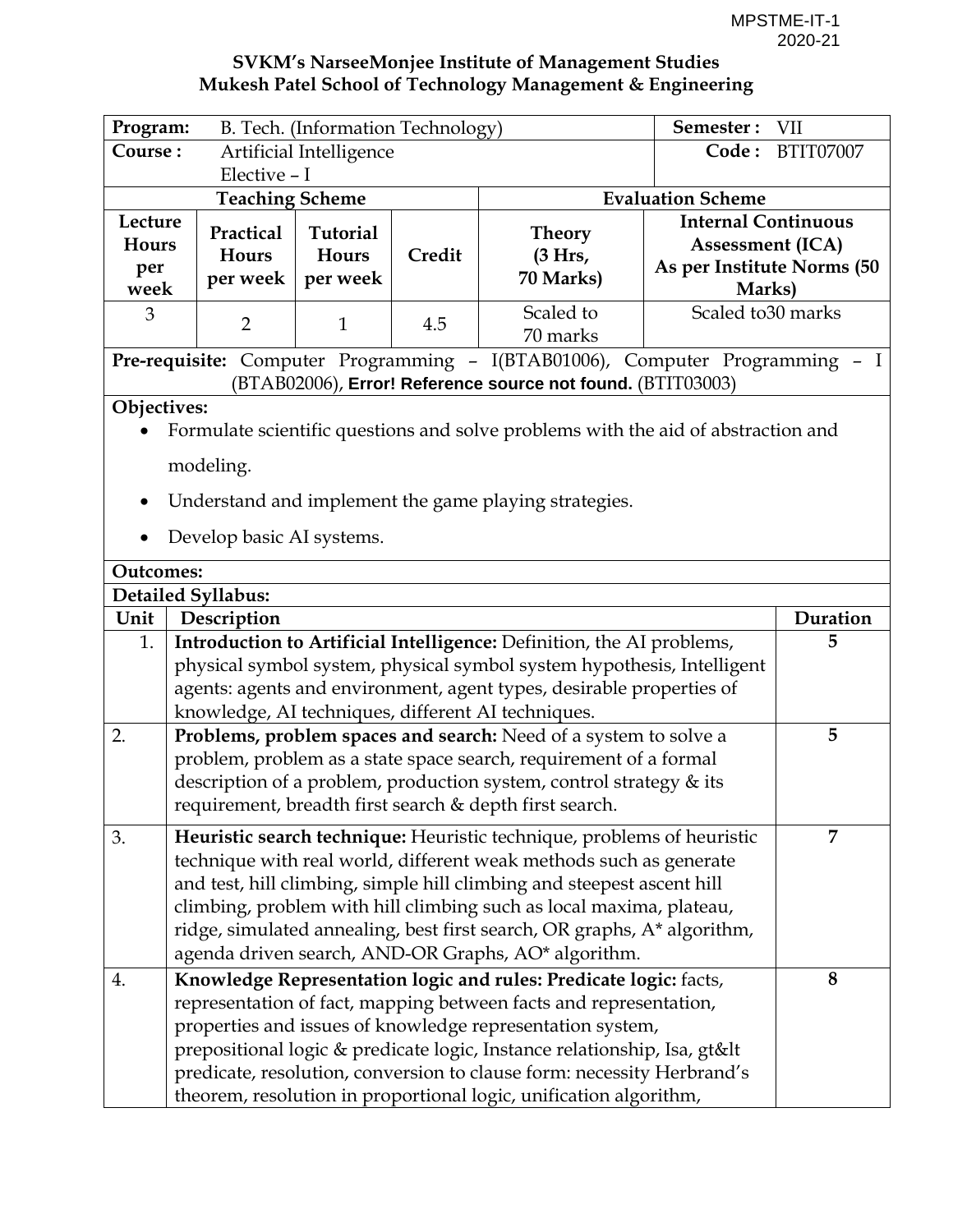| resolution in predicate logic, different strategies to speed up resolution                        |    |
|---------------------------------------------------------------------------------------------------|----|
| procedure, question answering, natural deduction.                                                 |    |
| Rules: procedural versus declarative knowledge, forward versus                                    |    |
| backward reasoning, forward & backward chaining rule system,                                      |    |
| combining backward reasoning, matching: indexing, matching with                                   |    |
| variable, complex & appropriate matching conflict resolution, control                             |    |
| knowledge.                                                                                        |    |
| 5.<br>Weak Slot & filler structure: usefulness of slot & filler structure,                        | 5  |
| semantic net, intersection search, representing non binary predicates by                          |    |
| semantic net, partitioned semantic net, frames, frames as sets &                                  |    |
| instance, different ways of relating classes, slots as full-fledged objects,                      |    |
| slots values as object, inheritance revisited.                                                    |    |
| Game playing: Domain of a game, different ways to improve search<br>6.                            | 6  |
| strategies, plausible move generate, static evaluation function, different                        |    |
| static evaluation functions, minimax search procedure, adding alpha-                              |    |
| beta cutoff, search efficiency of alpha-beta procedure, futility cutoff,                          |    |
| additional refinements such as waiting for quiescence, secondary                                  |    |
| search, using book move, iterative deepening, advantage of depth first                            |    |
| iterative deepening.                                                                              |    |
| 7.<br>Learning: General concept about learning, different learning                                | 4  |
| techniques such as rote learning, learning by taking advice, learning in                          |    |
| the problems solving, learning with macro-operators, learning by                                  |    |
| chunking, utilities problem, learning from examples, winston's learning                           |    |
| program, version spaces, candidate elimination algorithm, decision                                |    |
| tree, explanation based learning.                                                                 |    |
| 8.<br>Expert system: Definition, model, characteristic, architecture,                             | 5  |
| development process, limitations, criteria for knowledge                                          |    |
| representation, knowledge representation schemes, classification                                  |    |
| model, general rules used in classification model, black board model,                             |    |
| explanation facilities, causal model, explanation focus on status,                                |    |
| classification, rationalization, its limitations, knowledge acquisition,                          |    |
| different techniques, expert system tools like language, shells, narrow                           |    |
| ES tools, LISP machine, large hybrid ES tools, PC based expert system,                            |    |
| knowledge acquisition tools.                                                                      |    |
| <b>Total</b>                                                                                      | 45 |
| <b>Text Books:</b>                                                                                |    |
| Elaine Rich, Kevin Knight, "Artificial Intelligence", 2nd Edition, Tata Mc-Graw Hill, 1999.<br>1. |    |
| Stuart Russel and Peter Norvig, "Artificial Intelligence: A Modern Approach", Pearson<br>2.       |    |
| Education, 2010.                                                                                  |    |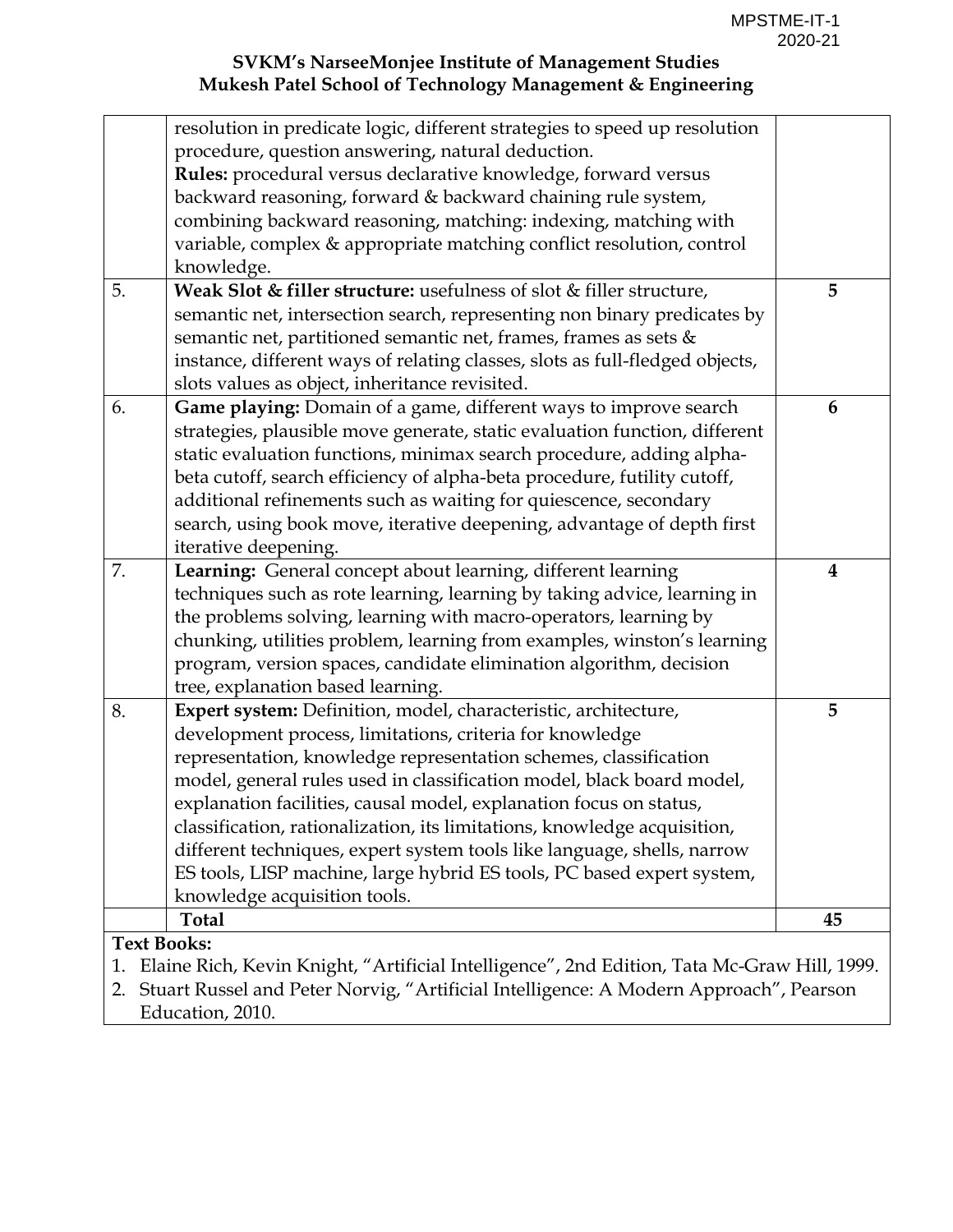#### **Reference Books:**

- 1. Patric H. Winston, "Artificial Intelligence", 2nd Edition, Addison Wesley, 1981.
- 2. Nils J. Nilson, "Principles of Artificial Intelligence", Narosa Publication, 1997.
- 3. Robert J. Schalkolf, "Artificial Inteilligence: An Engineering Approach", Mc-Graw Hill, 1990.
- 4. David W. Rolston, "Principles of Artificial Intelligence and Expert System Development", Mc-Graw Hill, 1988.
- 5. Dan W. Patterson, "Introduction to Artificial Intelligence and Expert System", PHI, 2001.
- 6. Giarratano and Riley, "Expert System Principles and Programming", 3rd Edition, PWS publishing company, 1998.

**Term Work:** As per department and Institute ICA Norms.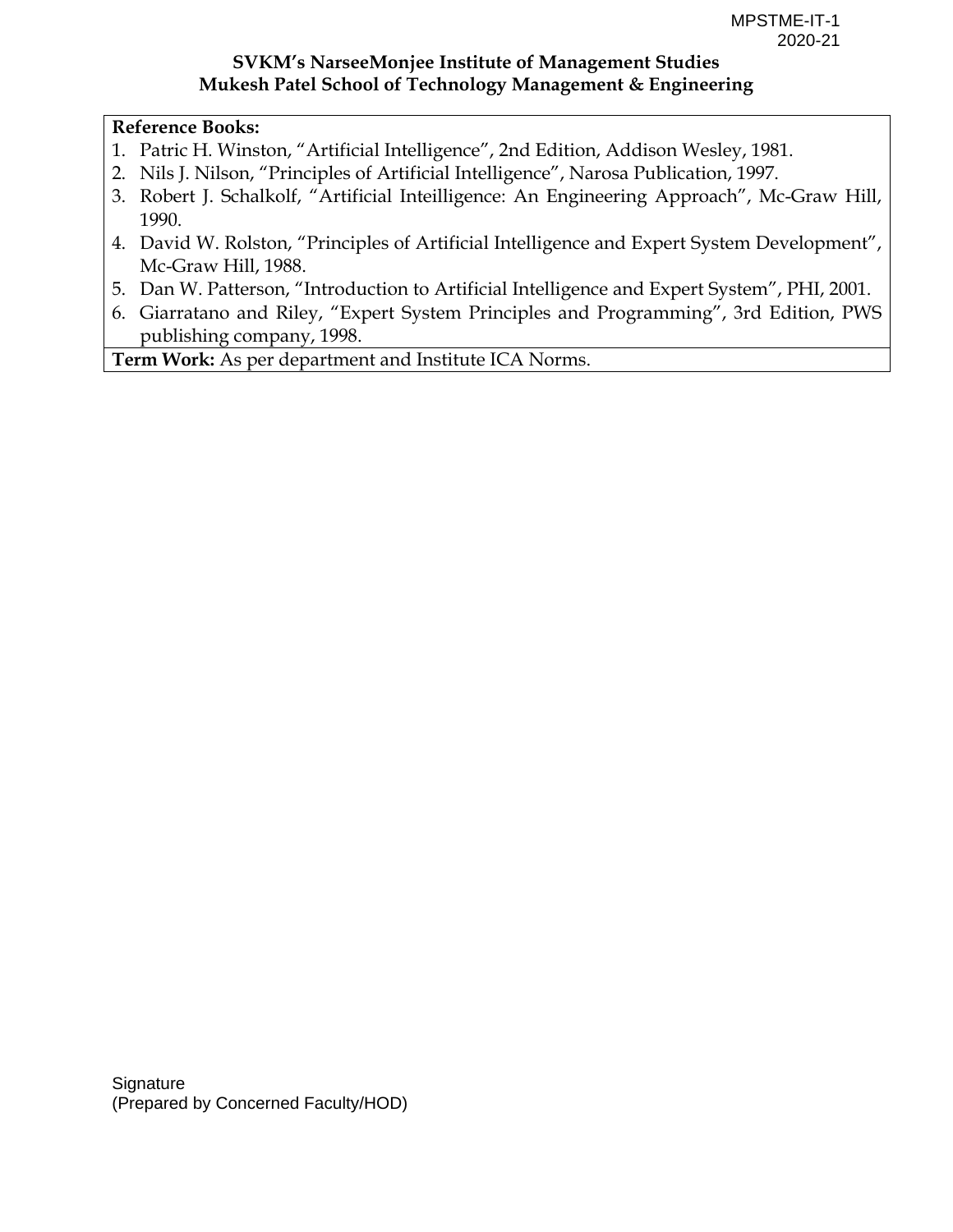| Program:                                           | B. Tech. (Information Technology)                                                                                                      |                 | Semester: VII   |                                                                                              |  |                               |          |
|----------------------------------------------------|----------------------------------------------------------------------------------------------------------------------------------------|-----------------|-----------------|----------------------------------------------------------------------------------------------|--|-------------------------------|----------|
|                                                    | Course:<br><b>Information Storage and Management</b>                                                                                   |                 | Code: BTIT07009 |                                                                                              |  |                               |          |
|                                                    | Elective - I                                                                                                                           |                 |                 |                                                                                              |  |                               |          |
| <b>Teaching Scheme</b><br><b>Evaluation Scheme</b> |                                                                                                                                        |                 |                 |                                                                                              |  |                               |          |
| Lecture                                            | Practical                                                                                                                              | <b>Tutorial</b> |                 | <b>Theory</b>                                                                                |  | <b>Internal Continuous</b>    |          |
| <b>Hours</b>                                       | Hours                                                                                                                                  | Hours           | Credit          | (3 Hrs,                                                                                      |  | <b>Assessment (ICA)</b>       |          |
| per                                                | per week                                                                                                                               | per week        |                 | 70 Marks)                                                                                    |  | As per Institute Norms (50    |          |
| week                                               |                                                                                                                                        |                 |                 | Scaled to 70                                                                                 |  | Marsks)<br>Scaled to 30 marks |          |
| 3                                                  | $\overline{2}$                                                                                                                         | $\mathbf{1}$    | 4.5             | marks                                                                                        |  |                               |          |
|                                                    |                                                                                                                                        |                 |                 | Pre-requisite: Error! Reference source not found. (BTIT04004), Computer Networks (BTIT05005) |  |                               |          |
|                                                    |                                                                                                                                        |                 |                 |                                                                                              |  |                               |          |
| Objectives:                                        |                                                                                                                                        |                 |                 |                                                                                              |  |                               |          |
|                                                    |                                                                                                                                        |                 |                 | This course is an introduction to the field of Information Storage and management.           |  |                               |          |
| $\bullet$                                          |                                                                                                                                        |                 |                 | This course provides detailed knowledge, practical training, and insight into the            |  |                               |          |
|                                                    |                                                                                                                                        |                 |                 | implementation and management of various storage technologies with a focus                   |  |                               |          |
|                                                    |                                                                                                                                        |                 |                 | towards applying these technologies in an information lifecycle paradigm.                    |  |                               |          |
|                                                    |                                                                                                                                        |                 |                 |                                                                                              |  |                               |          |
| <b>Outcomes:</b>                                   |                                                                                                                                        |                 |                 |                                                                                              |  |                               |          |
|                                                    |                                                                                                                                        |                 |                 | After successfully completion of this course, students will be able to                       |  |                               |          |
|                                                    |                                                                                                                                        |                 |                 | Understand data centre requirements and Information Lifecycle Management                     |  |                               |          |
|                                                    | Understand storage systems architecture and compare architectural component                                                            |                 |                 |                                                                                              |  |                               |          |
|                                                    | options                                                                                                                                |                 |                 |                                                                                              |  |                               |          |
|                                                    | Evaluate network storage systems, protocols and mechanisms for scaling systems<br>$\bullet$                                            |                 |                 |                                                                                              |  |                               |          |
|                                                    | Understand the techniques for storage system monitoring and management<br>$\bullet$<br>Design solutions for real-life storage problems |                 |                 |                                                                                              |  |                               |          |
|                                                    | <b>Detailed Syllabus:</b>                                                                                                              |                 |                 |                                                                                              |  |                               |          |
| Unit                                               | Description                                                                                                                            |                 |                 |                                                                                              |  |                               | Duration |
| 1.                                                 |                                                                                                                                        |                 |                 | Introduction to Storage Technology: Data proliferation and the                               |  |                               | 6        |
|                                                    |                                                                                                                                        |                 |                 | varying value of data with time & usage, Sources of data and states of                       |  |                               |          |
|                                                    |                                                                                                                                        |                 |                 | data creation, Data centre requirements and evolution to accommodate                         |  |                               |          |
|                                                    |                                                                                                                                        |                 |                 | storage needs, Overview of basic storage management skills and                               |  |                               |          |
|                                                    |                                                                                                                                        |                 |                 | activities, The five pillars of technology, Overview of storage                              |  |                               |          |
|                                                    |                                                                                                                                        |                 |                 | infrastructure components, Evolution of storage, Information Lifecycle                       |  |                               |          |
|                                                    |                                                                                                                                        |                 |                 | Management concept, Data categorization within an enterprise, Storage                        |  |                               |          |
|                                                    | and Regulations                                                                                                                        |                 |                 |                                                                                              |  |                               |          |
| 2.                                                 |                                                                                                                                        |                 |                 | Storage Systems Architecture: Intelligent disk subsystems                                    |  |                               | 8        |
|                                                    |                                                                                                                                        |                 |                 |                                                                                              |  |                               |          |
|                                                    |                                                                                                                                        |                 |                 | overview, Contrast of integrated vs. modular arrays, Component                               |  |                               |          |
|                                                    |                                                                                                                                        |                 |                 | architecture of intelligent disk subsystems, Disk physical structure-                        |  |                               |          |
|                                                    |                                                                                                                                        |                 |                 | components, properties, performance, and specifications, Logical                             |  |                               |          |
|                                                    |                                                                                                                                        |                 |                 | partitioning of disks, RAID & parity algorithms, hot sparing, Physical                       |  |                               |          |
|                                                    |                                                                                                                                        |                 |                 | vs. logical disk organization, protection, and back end management,                          |  |                               |          |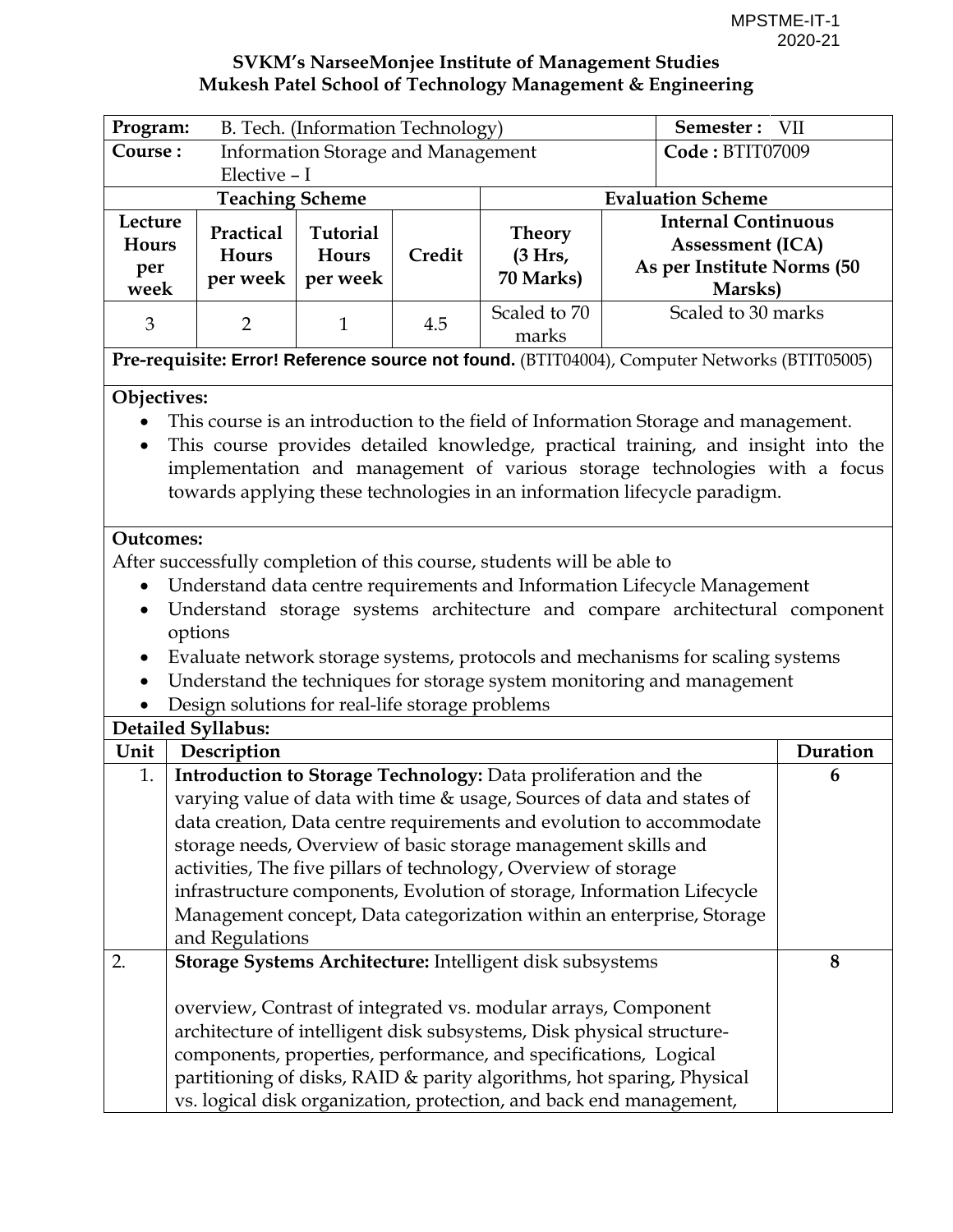|    | Array caching properties and algorithms, Front end connectivity and                                                                  |   |
|----|--------------------------------------------------------------------------------------------------------------------------------------|---|
|    | queuing properties, Front end to host storage provisioning, mapping,                                                                 |   |
|    | and operation, Interaction of file systems with storage, Storage system                                                              |   |
|    | connectivity protocols                                                                                                               |   |
| 3. | Introduction to Networked Storage : JBOD, DAS, SAN, NAS, & CAS                                                                       | 8 |
|    | evolution, Direct Attached Storage (DAS) environments: elements,                                                                     |   |
|    | connectivity, & management, Storage Area Networks (SAN): elements                                                                    |   |
|    | & connectivity, Fibre Channel principales, standards, & network<br>management principales, SAN management principles, Network        |   |
|    | Attached Storage (NAS): elements, connectivity options, connectivity                                                                 |   |
|    | protocols (NFS, CIFS, ftp), & management principles, IP SAN elements,                                                                |   |
|    | standards (iSCSI, FCIP, iFCP), connectivity principles, security, and                                                                |   |
|    | management principles, Content Addressable Storage (CAS): elements,                                                                  |   |
|    | connectivity options, standards, and management principles, Hybrid                                                                   |   |
|    | Storage solutions overview including technologies like virtualization &                                                              |   |
|    | appliances.                                                                                                                          |   |
| 4. | Introduction to Information Availability: Business Continuity and                                                                    | 7 |
|    | Disaster Recovery Basics, Local business continuity techniques, Remote                                                               |   |
|    | business continuity techniques, Disaster Recovery principles &                                                                       |   |
|    | techniques                                                                                                                           |   |
| 5. | Managing & Monitoring: Management philosophies (holistic vs.                                                                         | 8 |
|    | system & component), Industry management standards (SNMP, SMI-S,                                                                     |   |
|    | CIM), Standard framework applications, Key management metrics                                                                        |   |
|    | (thresholds, availability, capacity, security, performance), Metric                                                                  |   |
|    | analysis methodologies & trend analysis, Reactive and pro-active                                                                     |   |
|    | management best practices, Provisioning & configuration change                                                                       |   |
|    | planning, Problem reporting, prioritization, and handling techniques,                                                                |   |
|    | Management tools overview                                                                                                            |   |
| 6. | Security & Virtualization: Storage Security (Importance of Information                                                               | 8 |
|    | security, elements and attributes of security), Developing a storage                                                                 |   |
|    | security model (Restricting Access Path, Vulnerability Management,<br>Understanding Vulnerabilities), Securing Data Storage (Storage |   |
|    | Security domains, Risk assessment Methodology, Security elements,                                                                    |   |
|    | threats against applications, Controlling user access to data, threats                                                               |   |
|    |                                                                                                                                      |   |
|    |                                                                                                                                      |   |
|    | again backup, recovery and archive)                                                                                                  |   |
|    | Virtualization (Define virtualization, types of virtualization), Storage                                                             |   |
|    | Virtualization (Storage functionality, Virtual storage, Comparison of                                                                |   |
|    | virtualization architectures, challenges of storage virtualization), Block<br>level virtualization, File level virtualization        |   |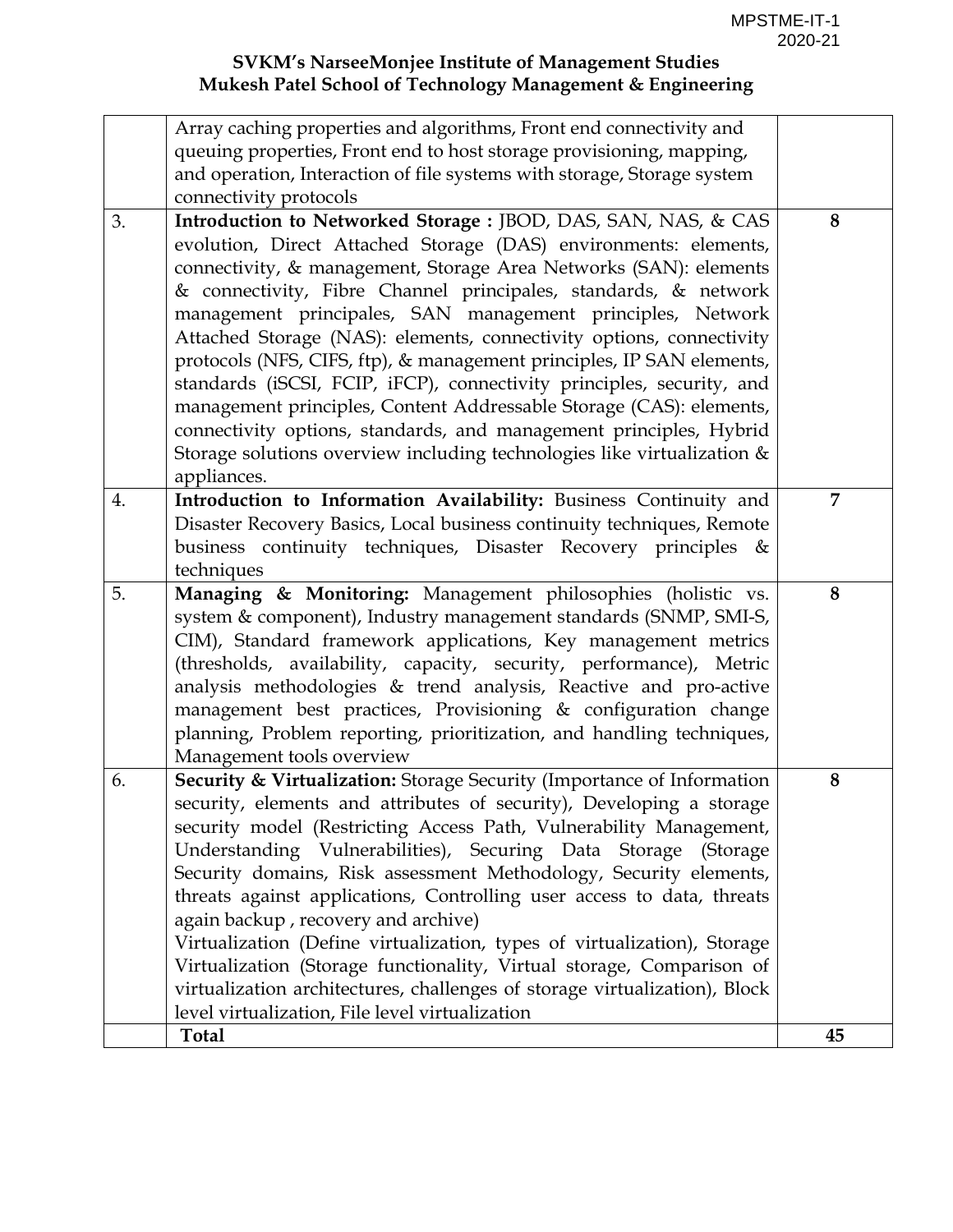#### **Text Books:**

- 1. SomasundaramGnanasundaram, Alok Shrivastava, " Information Storageand Management: Storing, Managing and Protecting Digital Information in Classic, Virtualized and Cloud Environments", EMC Education services, Wiley lndia Publisher, secondEdition, 2012.
- 2. Robert Spalding, "Storage Networks: The Complete Reference", 1<sup>st</sup> Edition, Tata Mcgraw Hill, 2003.

#### **Reference Books:**

- 1. Marc Farley, "Building Storage Networks", 2nd Edition, Tata McGraw Hill, 2001.
- 2. EMC, "Information Storage and Management", Wiley India, 2009.

#### **Term Work:**

As per Department and Institute norms for termwork.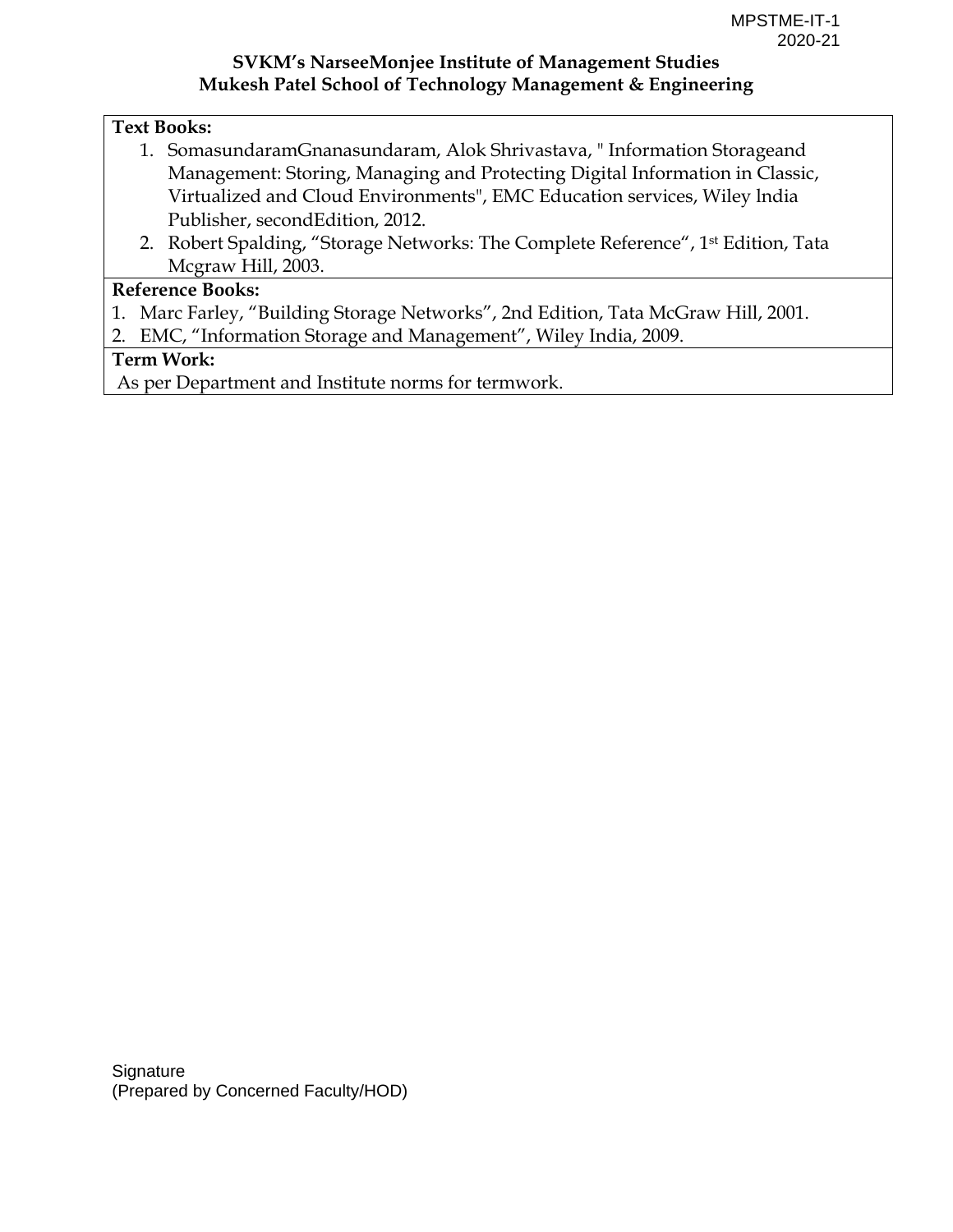| Program:                        | B. Tech. (Information Technology)     | Semester: VII                               |        |                                       |                                                                                               |  |
|---------------------------------|---------------------------------------|---------------------------------------------|--------|---------------------------------------|-----------------------------------------------------------------------------------------------|--|
| Course:                         |                                       | Internet of Things (Elective I)             |        |                                       | Code: BTIT07012                                                                               |  |
|                                 |                                       |                                             |        |                                       | $(A.Y. 2016-17)$                                                                              |  |
|                                 | <b>Teaching Scheme</b>                |                                             |        | <b>Evaluation Scheme</b>              |                                                                                               |  |
| Lecture<br>Hours<br>per<br>week | Practical<br><b>Hours</b><br>per week | <b>Tutorial</b><br><b>Hours</b><br>per week | Credit | <b>Theory</b><br>(3 Hrs,<br>70 Marks) | <b>Internal Continuous</b><br><b>Assessment (ICA)</b><br>As per Institute Norms (50<br>Marks) |  |
| 3                               | $\overline{2}$                        | 1                                           | 4.5    | Scaled to<br>70 marks                 | Scaled to 30 marks                                                                            |  |

**Prerequisite:** Wireless Networking, Basic programming skills, basic electronics skills

# **Objectives:**

The basic idea of the Internet of Things is that virtually every physical thing in this world can also become a computer that is connected to the Internet. When they do so they are often called smart things, because they can act smarter than things that have not been tagged. Students will gain advanced knowledge of key theories and concepts of the Internet of Things. They will acquire specialised problem-solving skills, being able to analyse and design new solutions solutions based on Internet of Things technology.

## **Outcomes:**

# **After Completion of this course, students will be able to**

- 1. Apply IoT solutions to specific problems.
- 2. Analyze routing protocols, flow control mechanisms and application layer protocols for IoT.
- 3. Analyze physical and data link layer standards applicability to IoT.
- 4. Apply cloud solutions and data analytics frameworks for IoT.

| Detailed Syllabus: |                                                                        |          |  |  |  |
|--------------------|------------------------------------------------------------------------|----------|--|--|--|
| Unit               | Description                                                            | Duration |  |  |  |
| 1.                 | Introduction to Internet of Things: Introduction, Physical Design of   |          |  |  |  |
|                    | IoT, Logical Design of IoT, IoT Enabling Technologies, IoT Levels &    |          |  |  |  |
|                    | Deployment Templates.                                                  |          |  |  |  |
| $\overline{2}$ .   | Applications of IoT: Home Automation, Smart Cities, Environment,       | 3        |  |  |  |
|                    | Energy, Retail, Logistics, Agriculture, Industry, Health & Lifestyles. |          |  |  |  |
|                    |                                                                        |          |  |  |  |
| 3.                 | IoT and Machine 2 Machine: Introduction, M2M, Difference between       | 5.       |  |  |  |
|                    | IoT and M2M, Software Defined Networks and Network Function            |          |  |  |  |
|                    | Virtualization for IoT, hardware and software for IoT.                 |          |  |  |  |